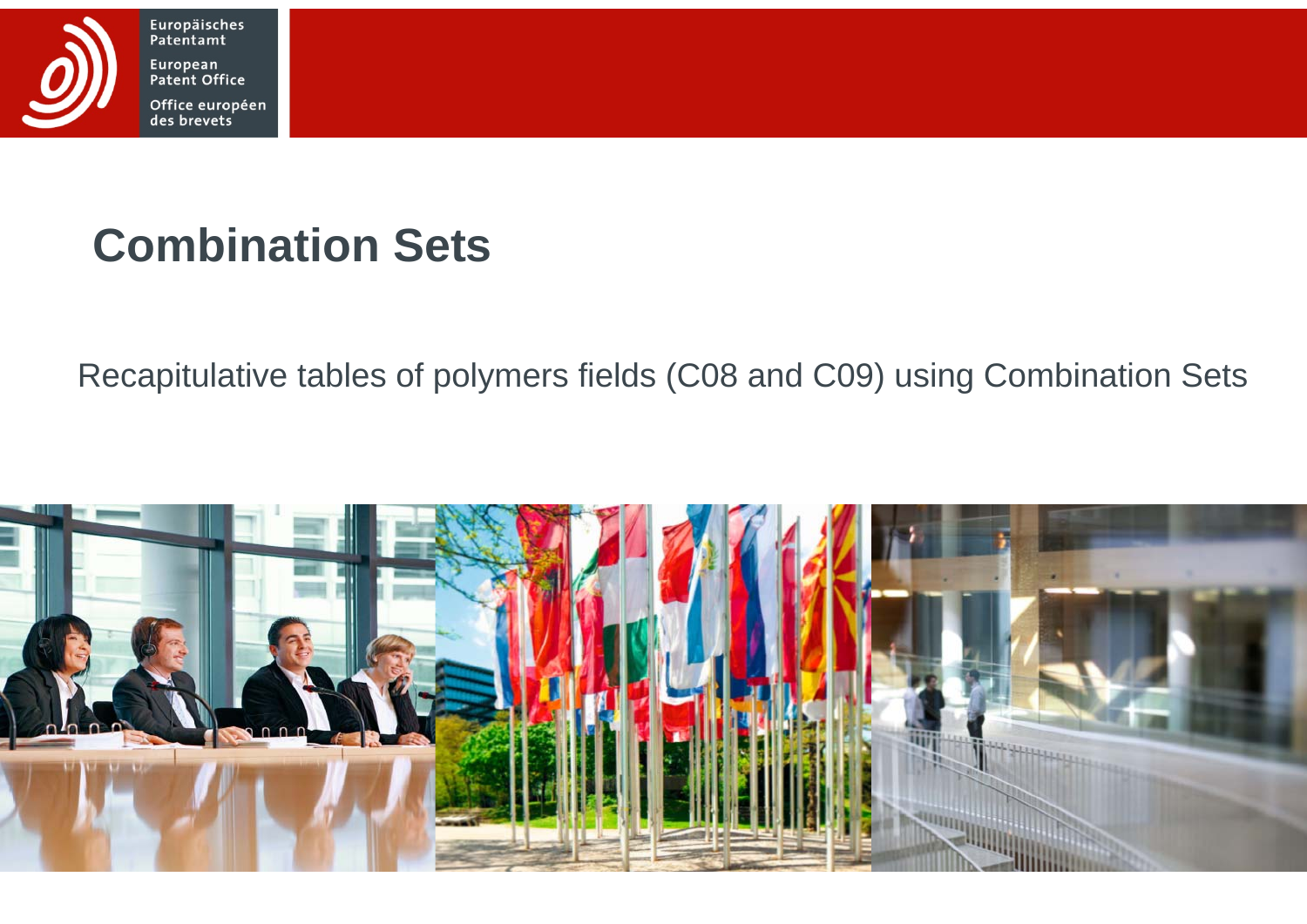#### **Combination sets with base symbols selected from the polymers field**

| C <sub>08</sub> F | MACROMOLECULAR COMPOUNDS OBTAINED BY REACTIONS ONLY INVOLVING<br><b>CARBON-TO-CARBON UNSATURATED BONDS</b>                                                                                                                           |
|-------------------|--------------------------------------------------------------------------------------------------------------------------------------------------------------------------------------------------------------------------------------|
| <b>C08G</b>       | MACROMOLECULAR COMPOUNDS OBTAINED OTHERWISE THAN BY REACTIONS<br>ONLY INVOLVING UNSATURATED CARBON-TO-CARBON BONDS                                                                                                                   |
| C <sub>08</sub> K | USE OF INORGANIC OR NON-MACROMOLECULAR ORGANIC SUBSTANCES AS<br><b>COMPOUNDING INGREDIENTS</b>                                                                                                                                       |
| C <sub>08</sub> L | COMPOSITIONS OF MACROMOLECULAR COMPOUNDS                                                                                                                                                                                             |
| <b>C09D</b>       | COATING COMPOSITIONS, e.g. PAINTS, VARNISHES OR LACQUERS; FILLING<br>PASTES; CHEMICAL PAINT OR INK REMOVERS; INKS; CORRECTING FLUIDS;<br>WOODSTAINS; PASTES OR SOLIDS FOR COLOURING OR PRINTING; USE OF<br><b>MATERIALS THEREFOR</b> |
| C <sub>09</sub> J | ADHESIVES; NON-MECHANICAL ASPECTS OF ADHESIVE PROCESSES IN<br>GENERAL; ADHESIVE PROCESSES NOT PROVIDED FOR ELSEWHERE; USE OF<br><b>MATERIALS AS ADHESIVES</b>                                                                        |

#### **In order not to make the tables on the following slides too large, the expression "Combination Set" will be replaced by the expression "C-set" in this document.**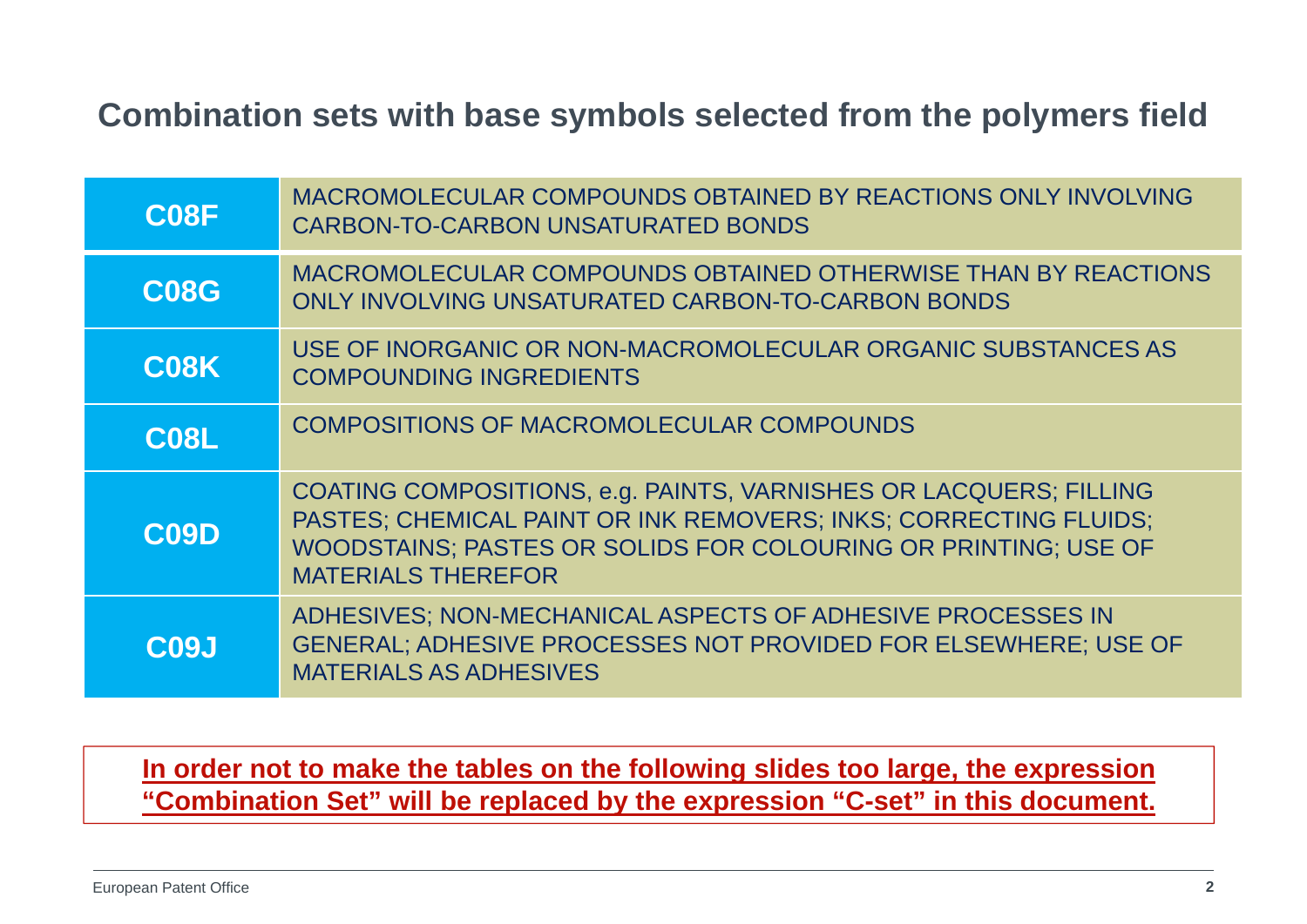

| <b>C08F</b> | MACROMOLECULAR COMPOUNDS OBTAINED BY REACTIONS ONLY INVOLVING |
|-------------|---------------------------------------------------------------|
|             | CARBON-TO-CARBON UNSATURATED BONDS                            |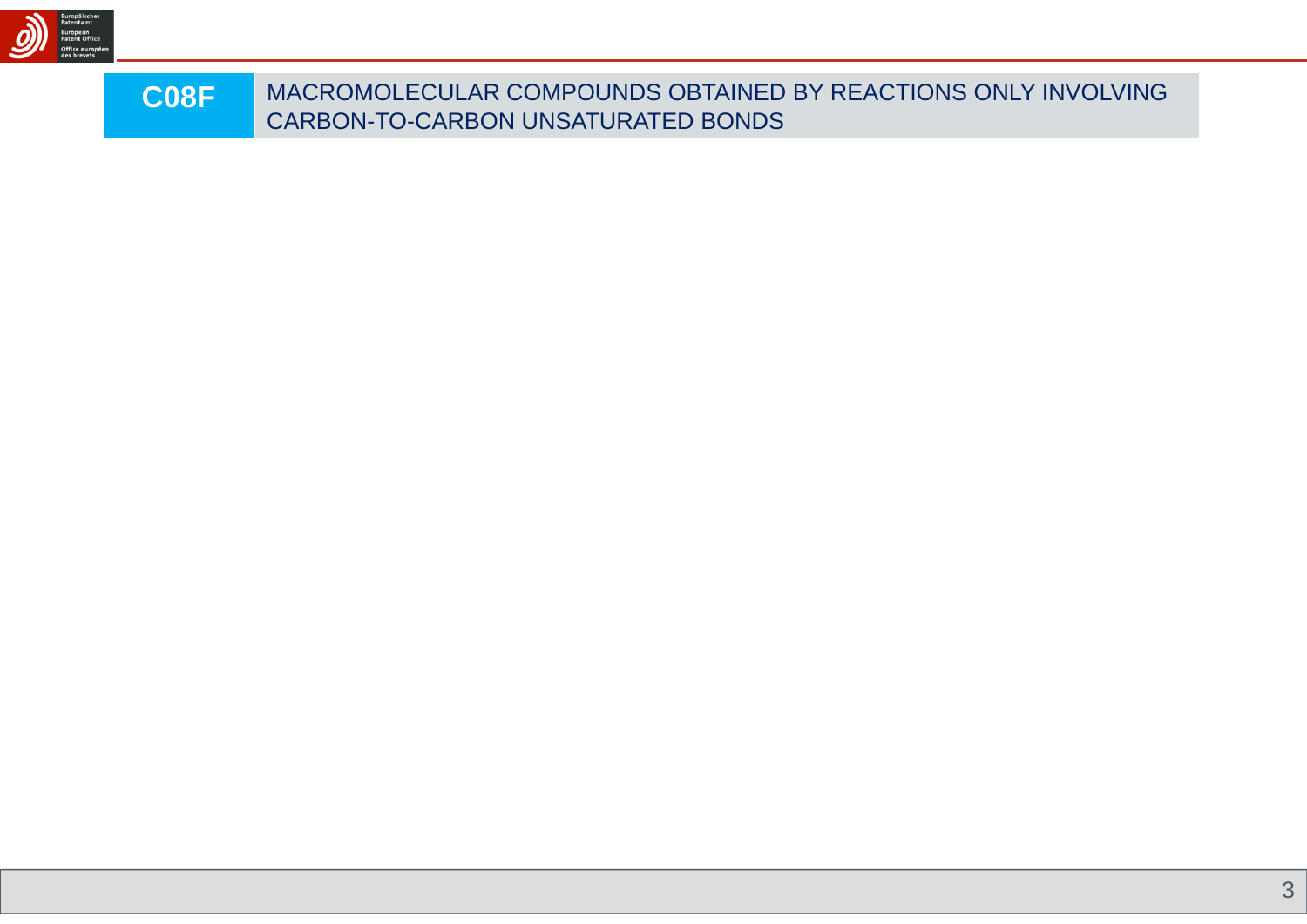#### C08F6: C08L

| <b>Base symbol is selected from:</b>  | C08F6/00 to C08F6/06,<br>C08F6/10 to C08F6/28 |
|---------------------------------------|-----------------------------------------------|
| Second symbol is selected from:       | C08L23/00 to C08L57/12                        |
| Number of symbols in a valid C-Set:   | $\overline{2}$                                |
| C-set is of the type:                 | INV.                                          |
| Allocation of C-set(s) is:            | <b>Mandatory (see Definitions)</b>            |
| Associated unlinked indexing code(s): | none                                          |
| Source                                | <b>Scheme &amp; Definitions</b>               |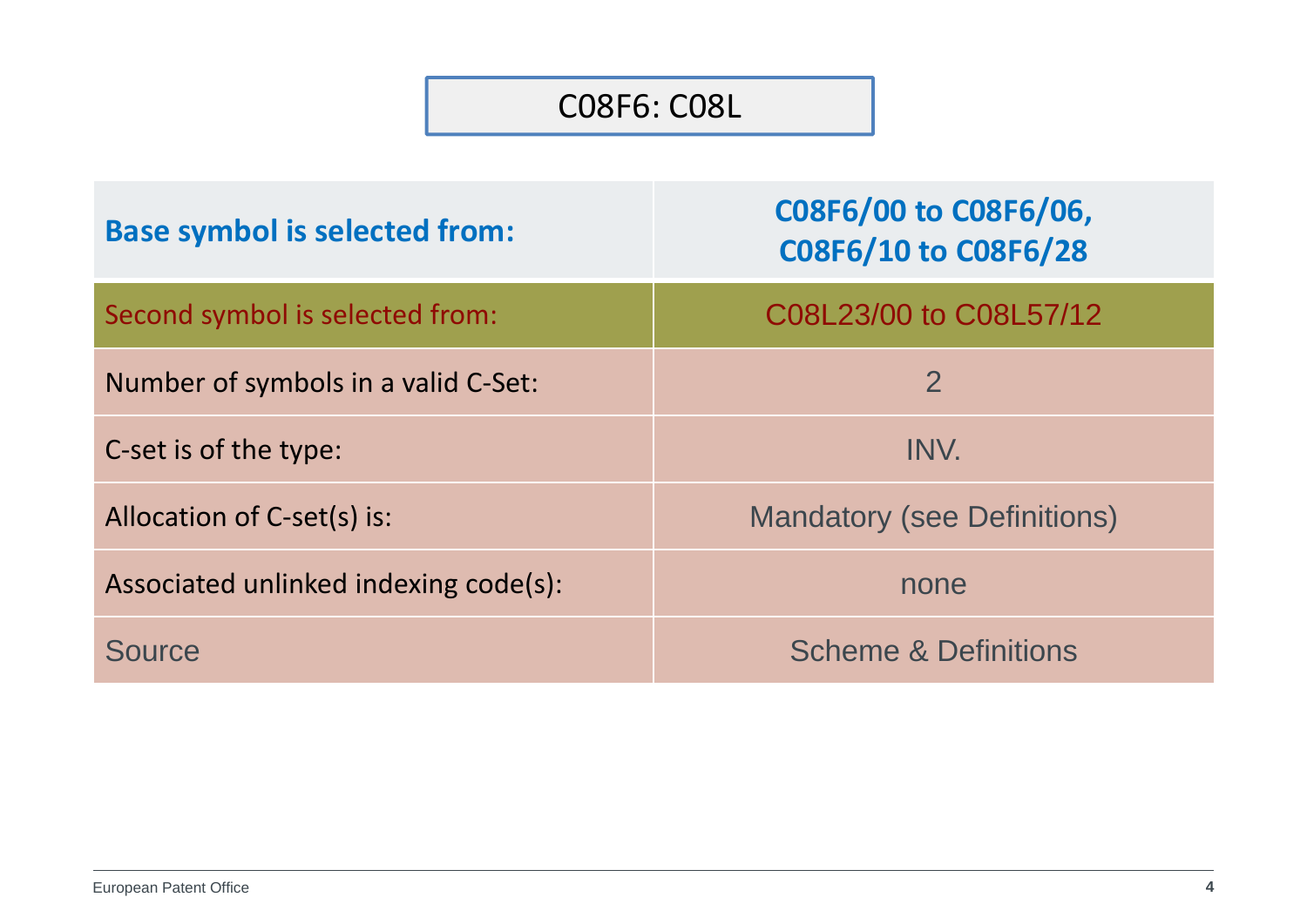#### C08F8: C08F

| <b>Base symbol and further symbol(s)</b><br>(in case of multistep chemical<br>modifications) is/are selected from: | C08F8/00 to C08F8/50                                                                                                                                                  |
|--------------------------------------------------------------------------------------------------------------------|-----------------------------------------------------------------------------------------------------------------------------------------------------------------------|
| Last symbol is selected from:                                                                                      | C08F10/00 to C08F34/04,<br>C08F38/00 to C08F38/04,<br>C08F110/00 to C08F134/04,<br>C08F138/00 to C08F138/04,<br>C08F210/00 to C08F234/04,<br>C08F238/00 to C08F299/08 |
| Number of symbols in a valid C-Set:                                                                                | $>= 2$                                                                                                                                                                |
| C-set is of the type:                                                                                              | INV.                                                                                                                                                                  |
| Allocation of C-set(s) is:                                                                                         | <b>Mandatory (see Definitions)</b>                                                                                                                                    |
| Associated unlinked indexing code(s):                                                                              | C08F2800/10, C08F2810/20,<br>C08F2810/10 to C08F2810/50                                                                                                               |
| <b>Source</b><br><b>European Patent Office</b>                                                                     | <b>Definitions</b><br>5                                                                                                                                               |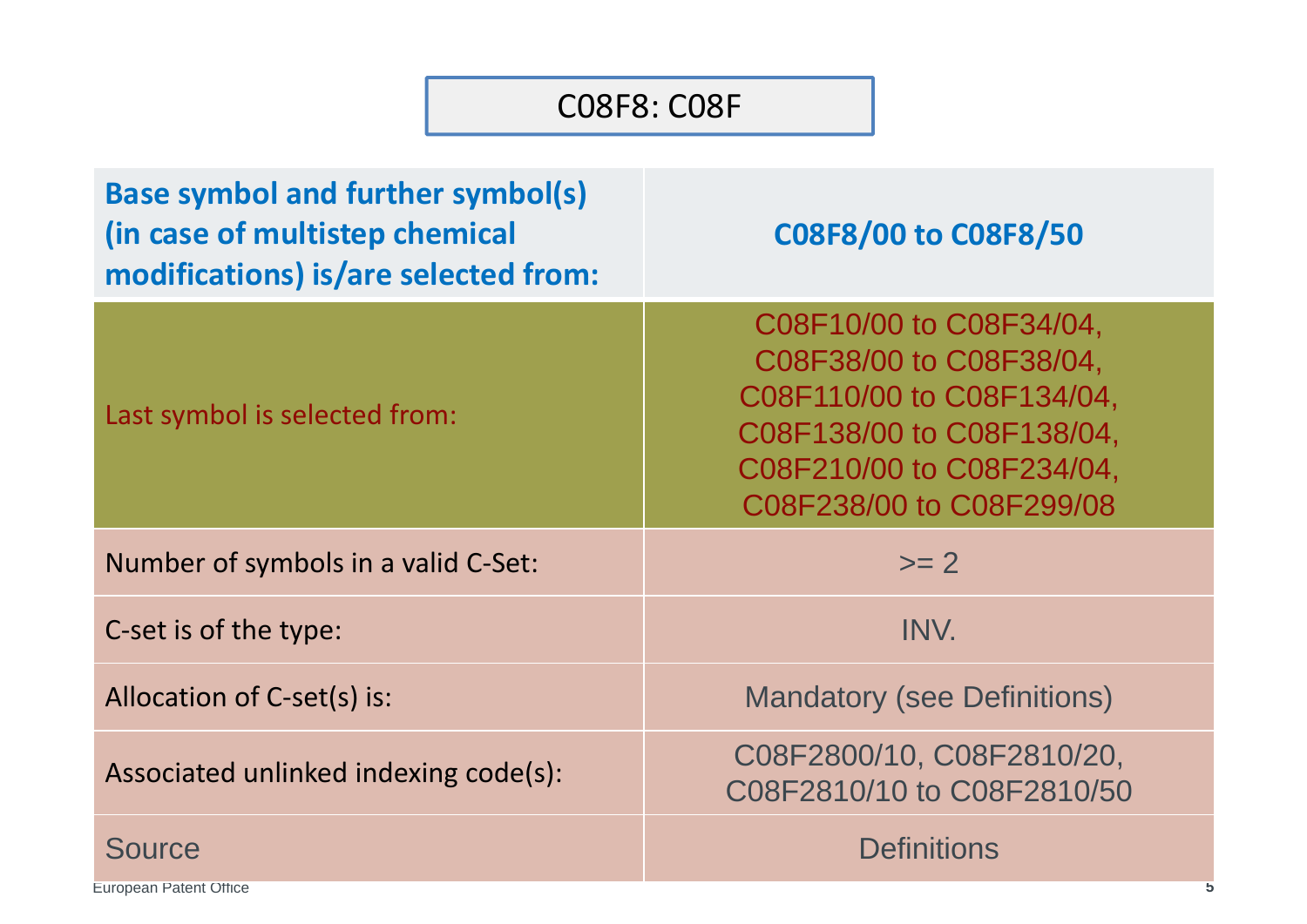#### C08F10‐110‐210: C08F2

| <b>Base symbol is selected from:</b>  | C08F10/00 to C08F10/14,<br>C08F110/00 to C08F110/14,<br>C08F210/00 to C08F210/18 |
|---------------------------------------|----------------------------------------------------------------------------------|
| Second symbol is selected from:       | C08F2/00 to C08F2/60*                                                            |
| Number of symbols in a valid C-Set:   | $\overline{2}$                                                                   |
| C-set is of the type:                 | INV.                                                                             |
| Allocation of C-set(s) is:            | <b>Mandatory (see Definitions)</b>                                               |
| Associated unlinked indexing code(s): | C08F2400/02                                                                      |
| <b>Source</b>                         | Definitions (*: C08F2 Definitions)                                               |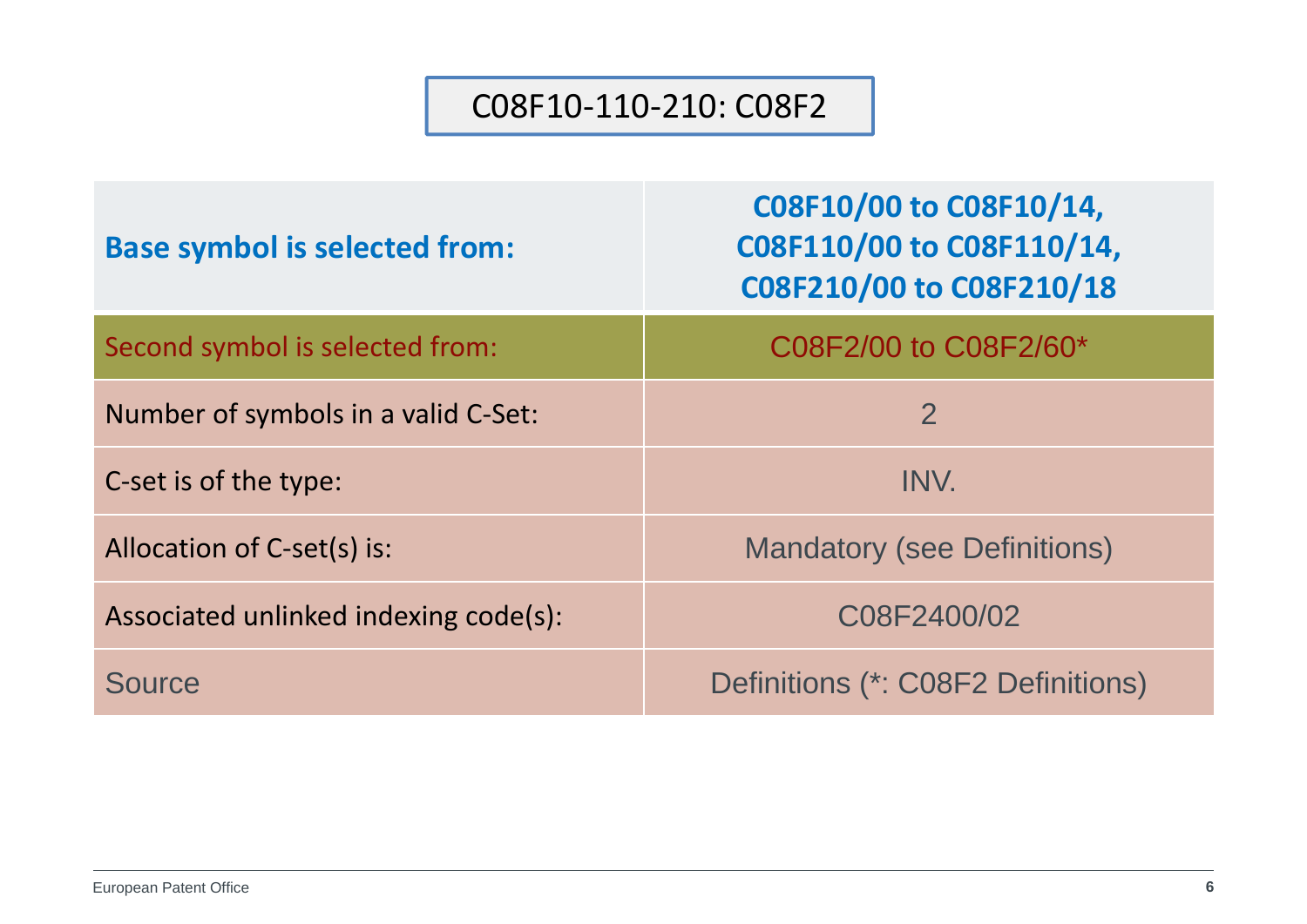#### C08F10‐110‐210: C08F4

| <b>Base symbol is selected from:</b>  | C08F10/00 to C08F10/14,<br>C08F110/00 to C08F110/14,<br>C08F210/00 to C08F210/18 |
|---------------------------------------|----------------------------------------------------------------------------------|
| Second symbol is selected from:       | C08F4/00 to C08F4/82                                                             |
| Number of symbols in a valid C-Set:   | $\overline{2}$                                                                   |
| C-set is of the type:                 | INV.                                                                             |
| Allocation of C-set(s) is:            | <b>Mandatory (see Definitions)</b>                                               |
| Associated unlinked indexing code(s): | C08F2410/01 to C08F2410/05<br>C08F2420/01 to C08F2420/06                         |
| <b>Source</b>                         | <b>Definitions</b>                                                               |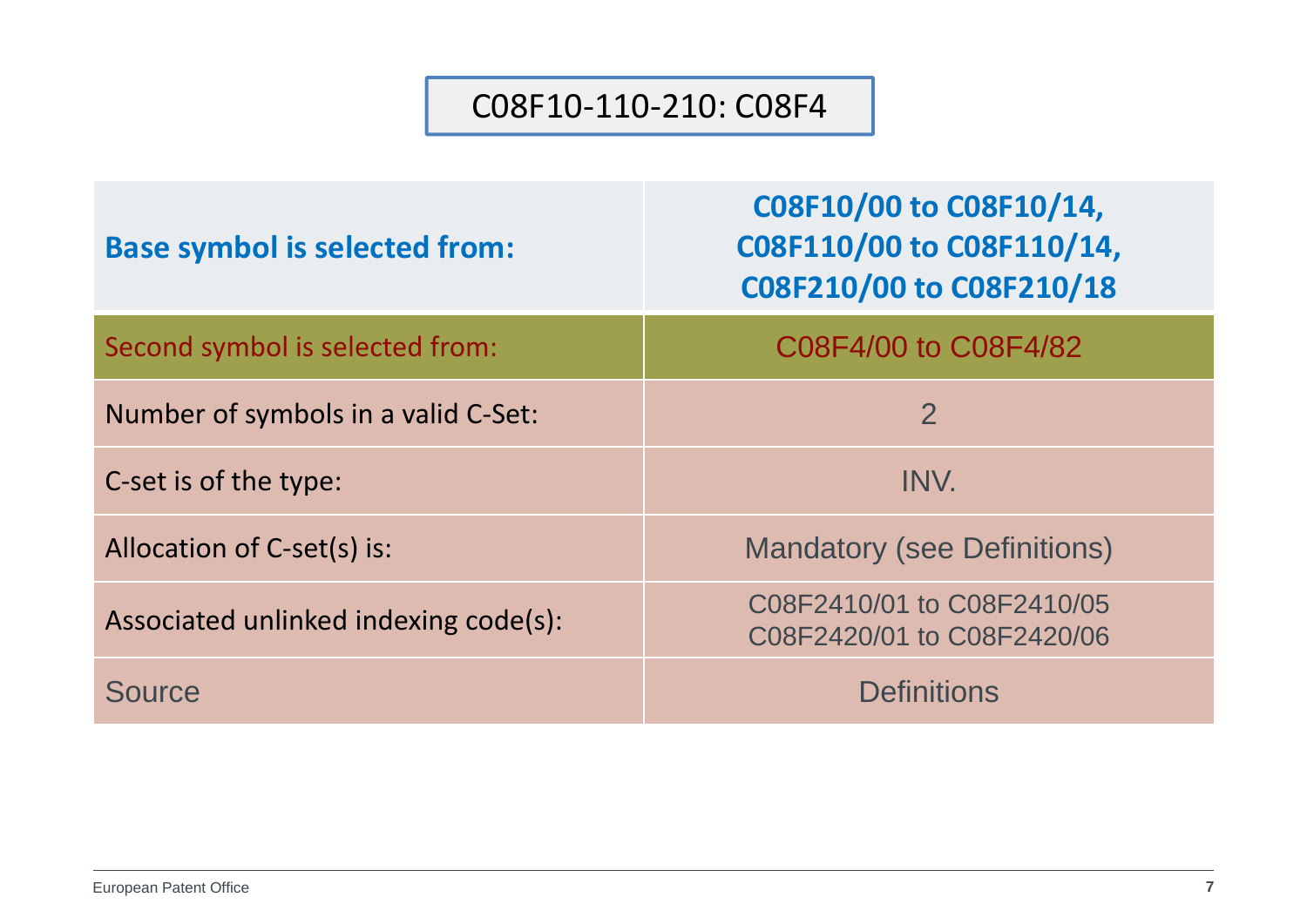#### C08F110: C08F2500

| <b>Base symbol is selected from:</b>                    | C08F110/02 to C08F110/14           |
|---------------------------------------------------------|------------------------------------|
| Second and (further) symbol(s) is/are<br>selected from: | C08F2500/01 to C08F2500/26         |
| Number of symbols in a valid C-Set:                     | $\mathsf{>=}2$                     |
| C-set is of the type:                                   | ADD.                               |
| Allocation of C-set(s) is:                              | <b>Mandatory (see Definitions)</b> |
| Associated unlinked indexing code(s):                   | none                               |
| Source                                                  | <b>Definitions</b>                 |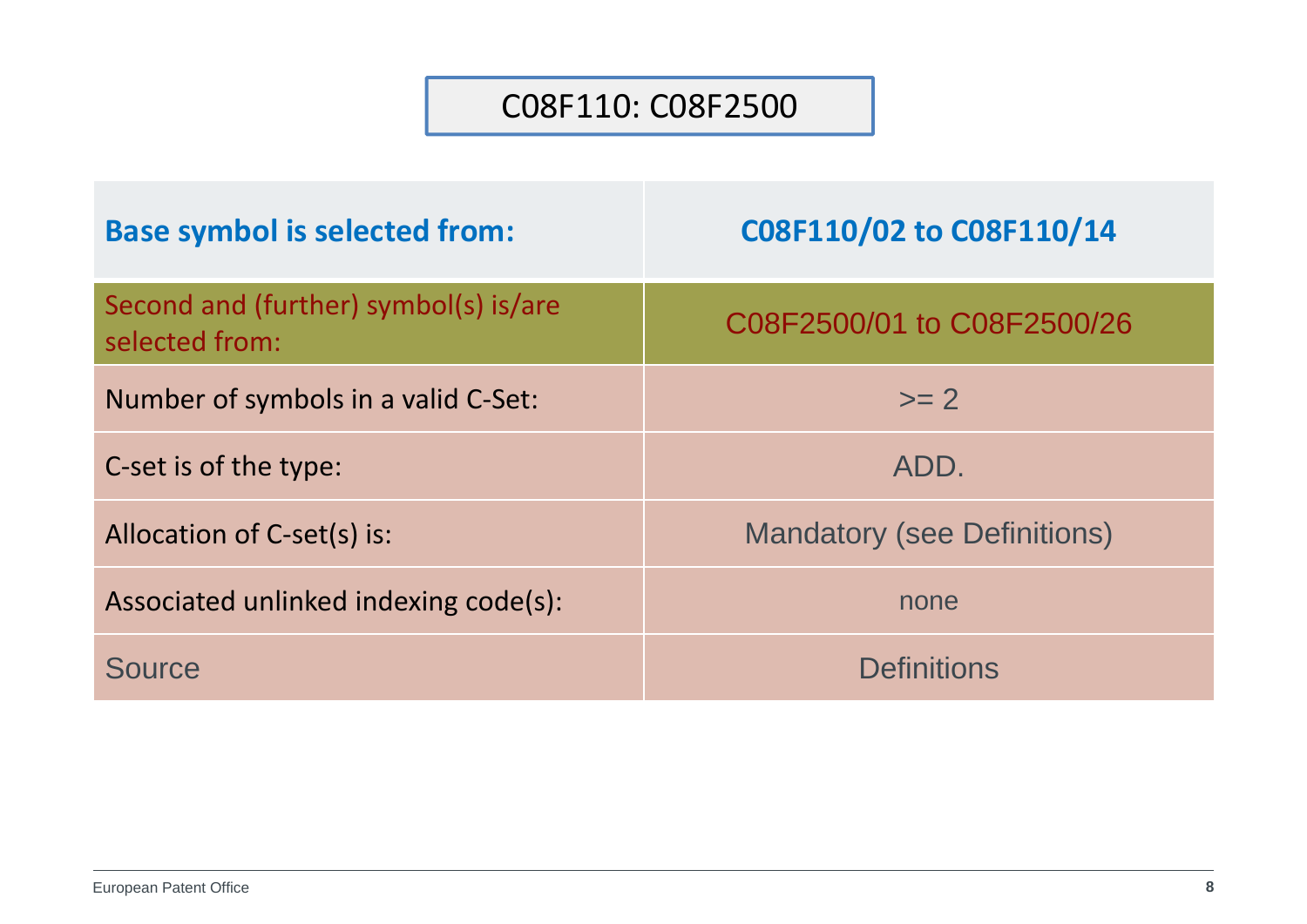#### C08F210: C08F2500

| <b>Base symbol is selected from:</b>                                                    | C08F210/00 to C08F210/18           |
|-----------------------------------------------------------------------------------------|------------------------------------|
| Symbol(s) for the comonomer(s) in<br>minority in the copolymer is/are<br>selected from: | C08F210/00 to C08F238/04           |
| further symbol(s) is/are selected from:                                                 | C08F2500/01 to C08F2500/26         |
|                                                                                         |                                    |
| Number of symbols in a valid C-Set:                                                     | $>= 3$                             |
| C-set is of the type:                                                                   | ADD.                               |
| Allocation of C-set(s) is:                                                              | <b>Mandatory (see Definitions)</b> |
| Associated unlinked indexing code(s):                                                   | none                               |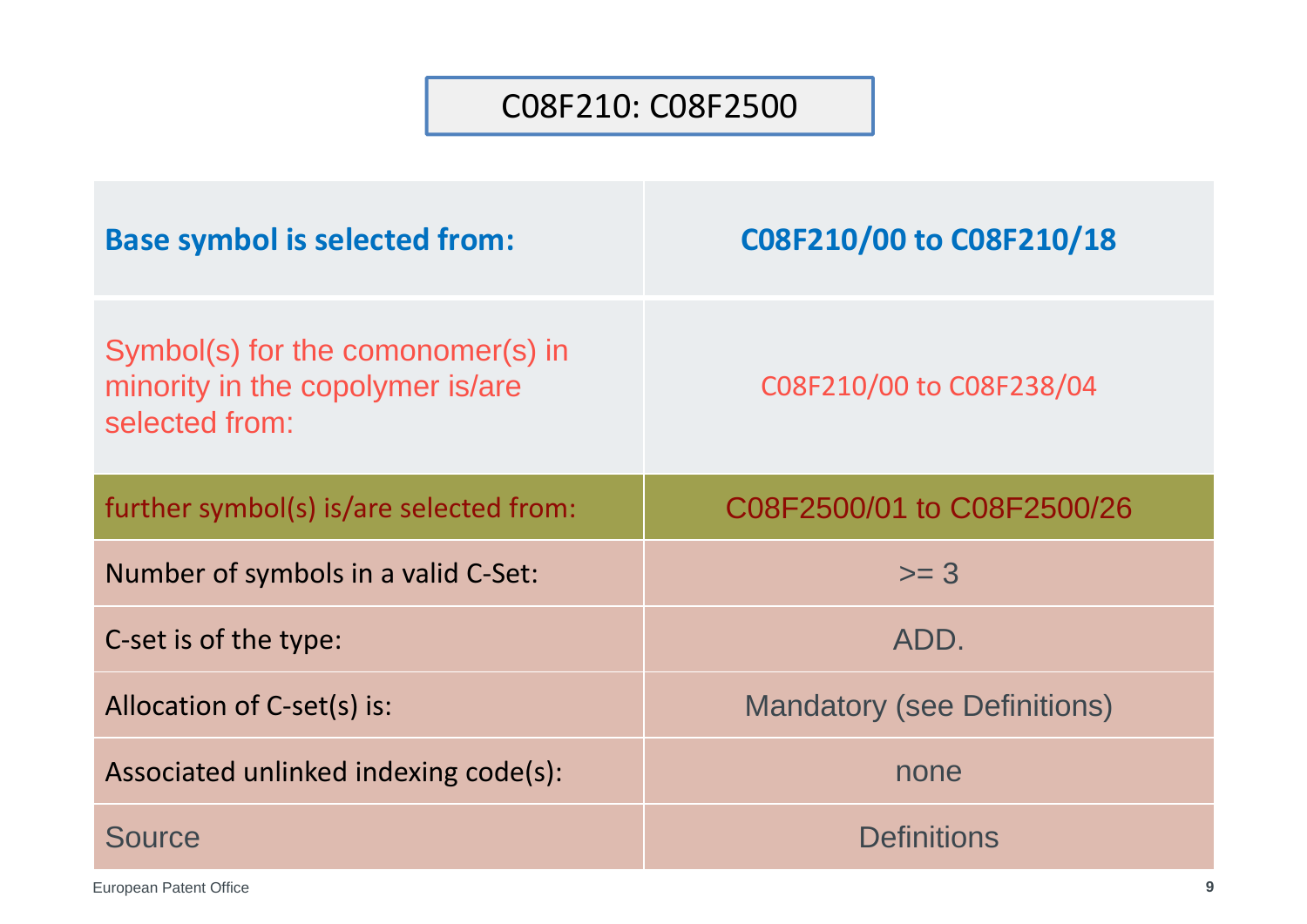#### C08F12‐112‐212: C08F2

| <b>Base symbol is selected from:</b>  | C08F12/00 to C08F12/36,<br>C08F112/00 to C08F112/36,<br>C08F212/00 to C08F212/36 |
|---------------------------------------|----------------------------------------------------------------------------------|
| Second symbol is selected from:       | C08F2/00 to C08F2/60                                                             |
| Number of symbols in a valid C-Set:   | $\overline{2}$                                                                   |
| C-set is of the type:                 | INV.                                                                             |
| Allocation of C-set(s) is:            | Recommended                                                                      |
| Associated unlinked indexing code(s): | none                                                                             |
| <b>Source</b>                         | <b>Definitions</b>                                                               |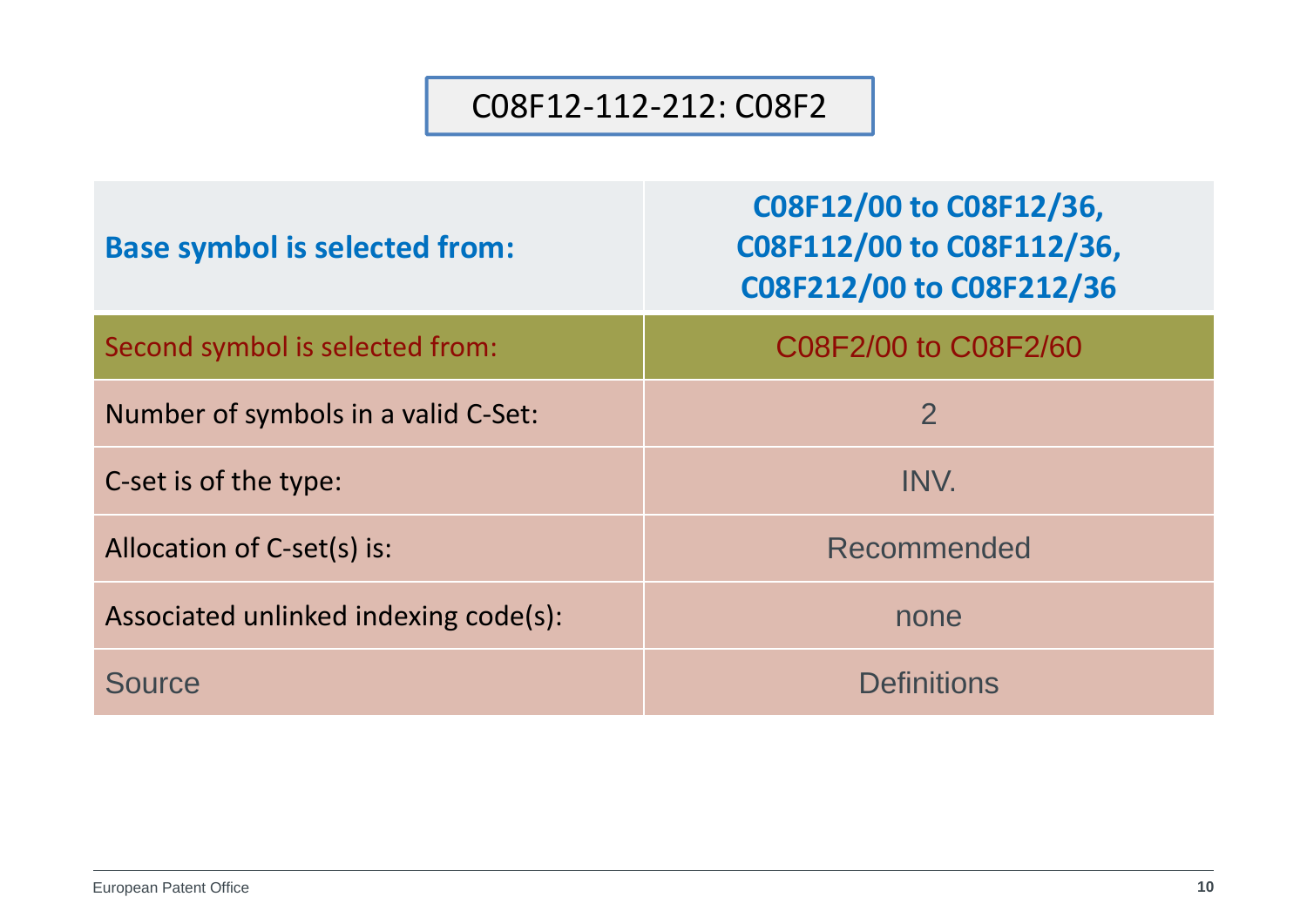#### C08F12‐112‐212: C08F4

| <b>Base symbol is selected from:</b>  | C08F12/00 to C08F12/36,<br>C08F112/00 to C08F112/36,<br>C08F212/00 to C08F212/36 |
|---------------------------------------|----------------------------------------------------------------------------------|
| Second symbol is selected from:       | C08F4/00 to C08F4/82                                                             |
| Number of symbols in a valid C-Set:   | $\overline{2}$                                                                   |
| C-set is of the type:                 | INV.                                                                             |
| Allocation of C-set(s) is:            | Recommended                                                                      |
| Associated unlinked indexing code(s): | none                                                                             |
| <b>Source</b>                         | <b>Definitions</b>                                                               |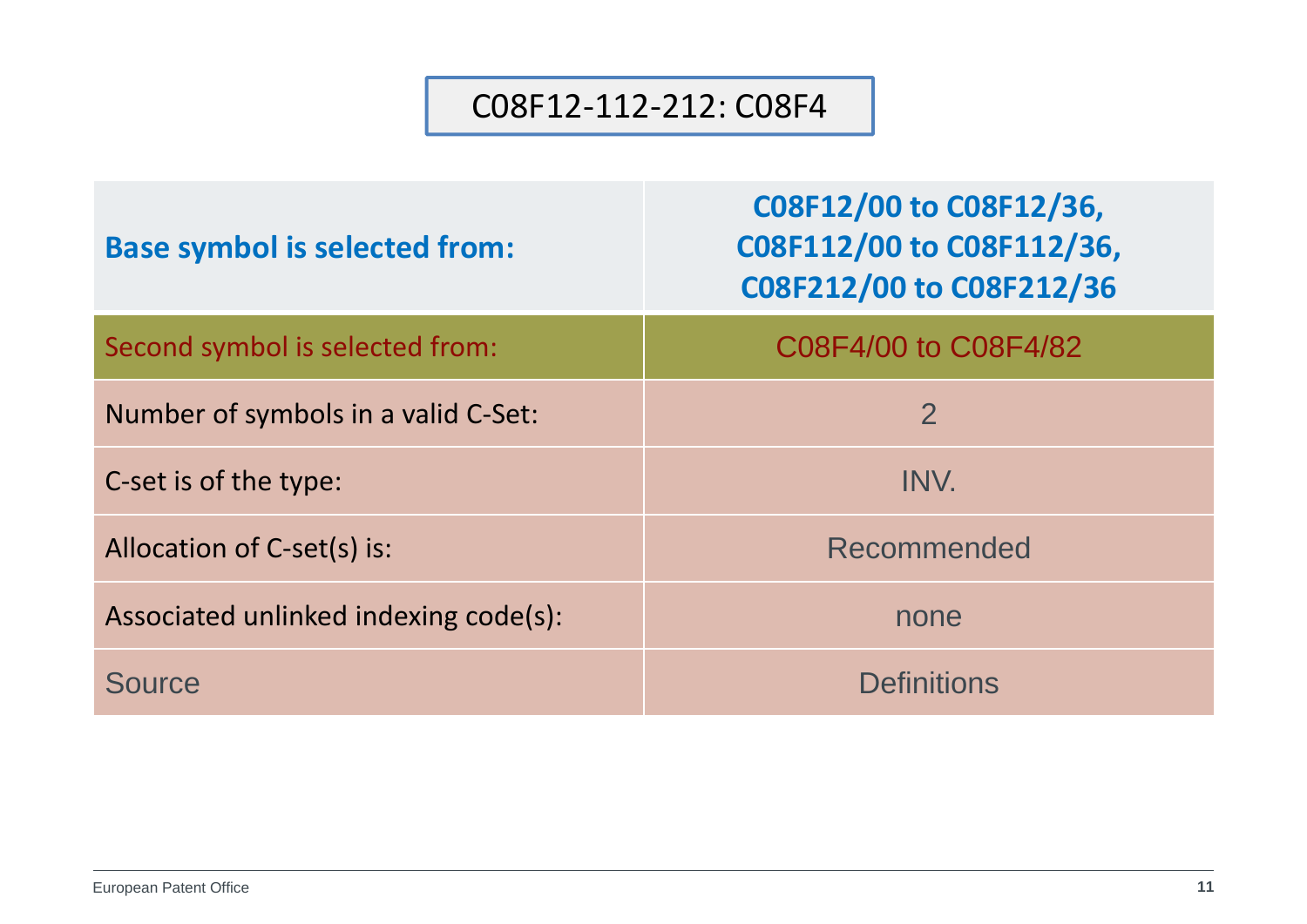### C08F14/06: C08F2

| <b>Base symbol is selected from:</b>  | C08F14/06                                                                          |
|---------------------------------------|------------------------------------------------------------------------------------|
| Second symbol is selected from:       | C08F2/02 toC08F2/06,<br>C08F2/16 to C08F2/30,<br>C08F2/34,<br>C08F2/38 to C08F2/46 |
| Number of symbols in a valid C-Set:   | $\overline{2}$                                                                     |
| C-set is of the type:                 | INV.                                                                               |
| Allocation of C-set(s) is:            | Recommended                                                                        |
| Associated unlinked indexing code(s): | none                                                                               |
| <b>Source</b>                         | <b>Scheme</b>                                                                      |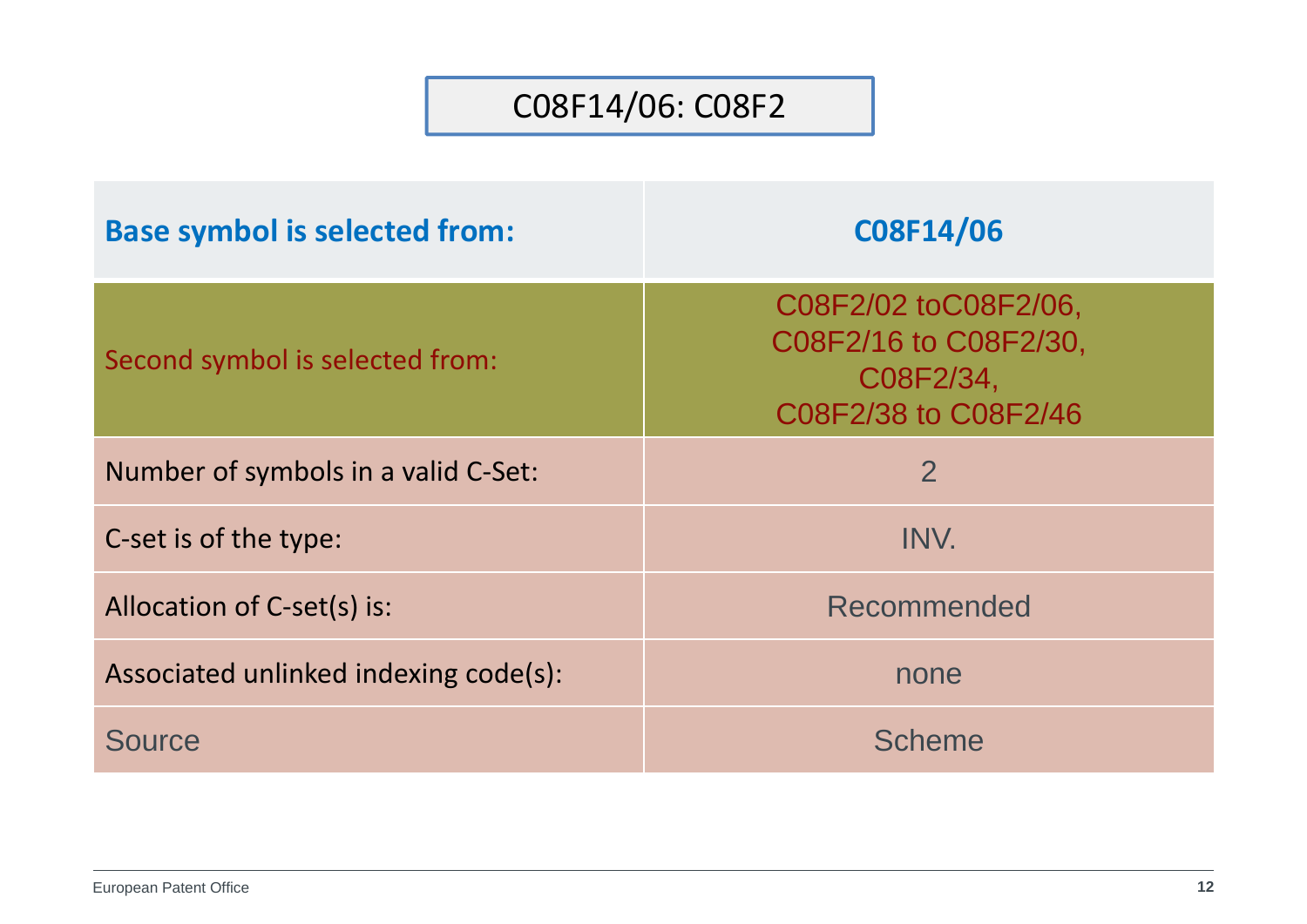### C08F14/18 to C08F14/28: C08F2

| <b>Base symbol is selected from:</b>  | C08F14/18 to C08F14/28                                           |
|---------------------------------------|------------------------------------------------------------------|
| Second symbol is selected from:       | C08F2/02, C08F2/04,<br>C08F2/16, C08F2/38,<br>C08F2/44, C08F2/46 |
| Number of symbols in a valid C-Set:   | $\overline{2}$                                                   |
| C-set is of the type:                 | INV.                                                             |
| Allocation of C-set(s) is:            | Recommended                                                      |
| Associated unlinked indexing code(s): | none                                                             |
| Source                                | <b>Scheme</b>                                                    |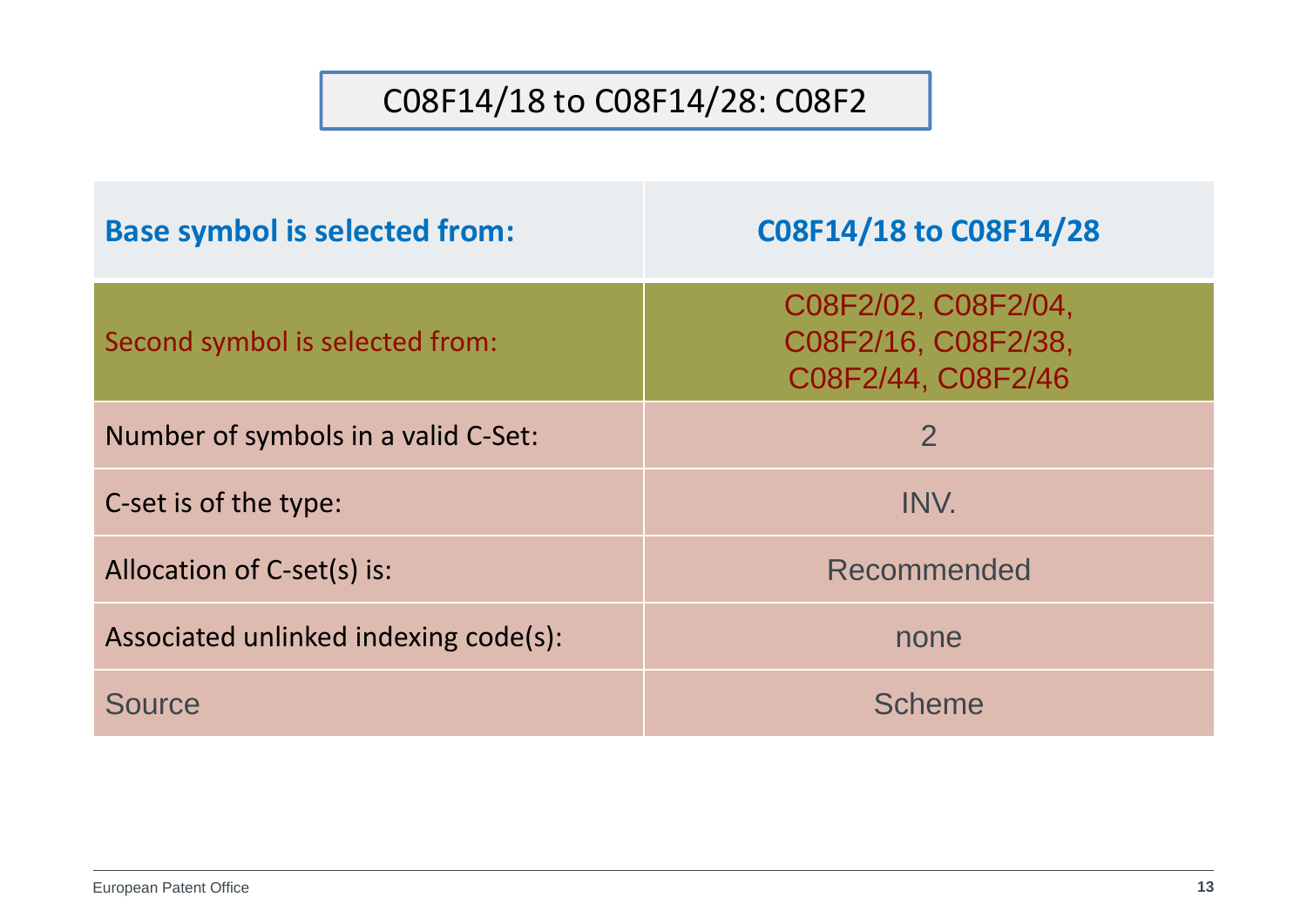#### C08F20: C08F2

| <b>Base symbol is selected from:</b>  | C08F20/12,<br>C08F20/14<br>C08F20/44                                               |
|---------------------------------------|------------------------------------------------------------------------------------|
| Second symbol is selected from:       | C08F2/02 toC08F2/06,<br>C08F2/16 to C08F2/30,<br>C08F2/34,<br>C08F2/38 to C08F2/46 |
| Number of symbols in a valid C-Set:   | $\overline{2}$                                                                     |
| C-set is of the type:                 | INV.                                                                               |
| Allocation of C-set(s) is:            | Recommended                                                                        |
| Associated unlinked indexing code(s): | none                                                                               |
| <b>Source</b>                         | <b>Definitions</b>                                                                 |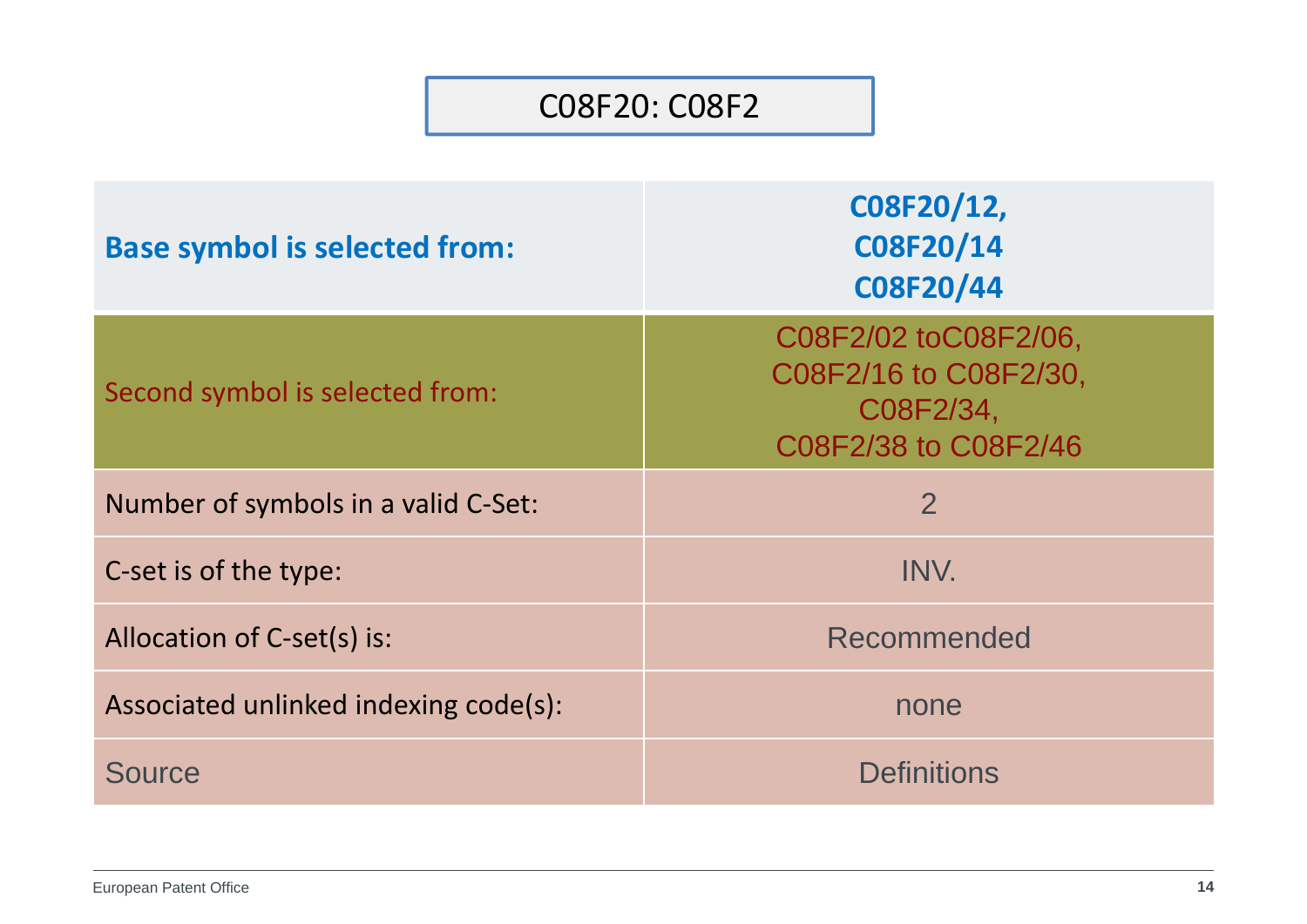#### C08F36‐136‐236: C08F2

| <b>Base symbol is selected from:</b>  | C08F36/00 to C08F36/22,<br>C08F136/00 to C08F136/22,<br>C08F236/00 to C08F236/22 |
|---------------------------------------|----------------------------------------------------------------------------------|
| Second symbol is selected from:       | C08F2/00 to C08F2/58                                                             |
| Number of symbols in a valid C-Set:   | $\overline{2}$                                                                   |
| C-set is of the type:                 | INV.                                                                             |
| Allocation of C-set(s) is:            | Recommended                                                                      |
| Associated unlinked indexing code(s): | none                                                                             |
| Source                                | <b>Definitions</b>                                                               |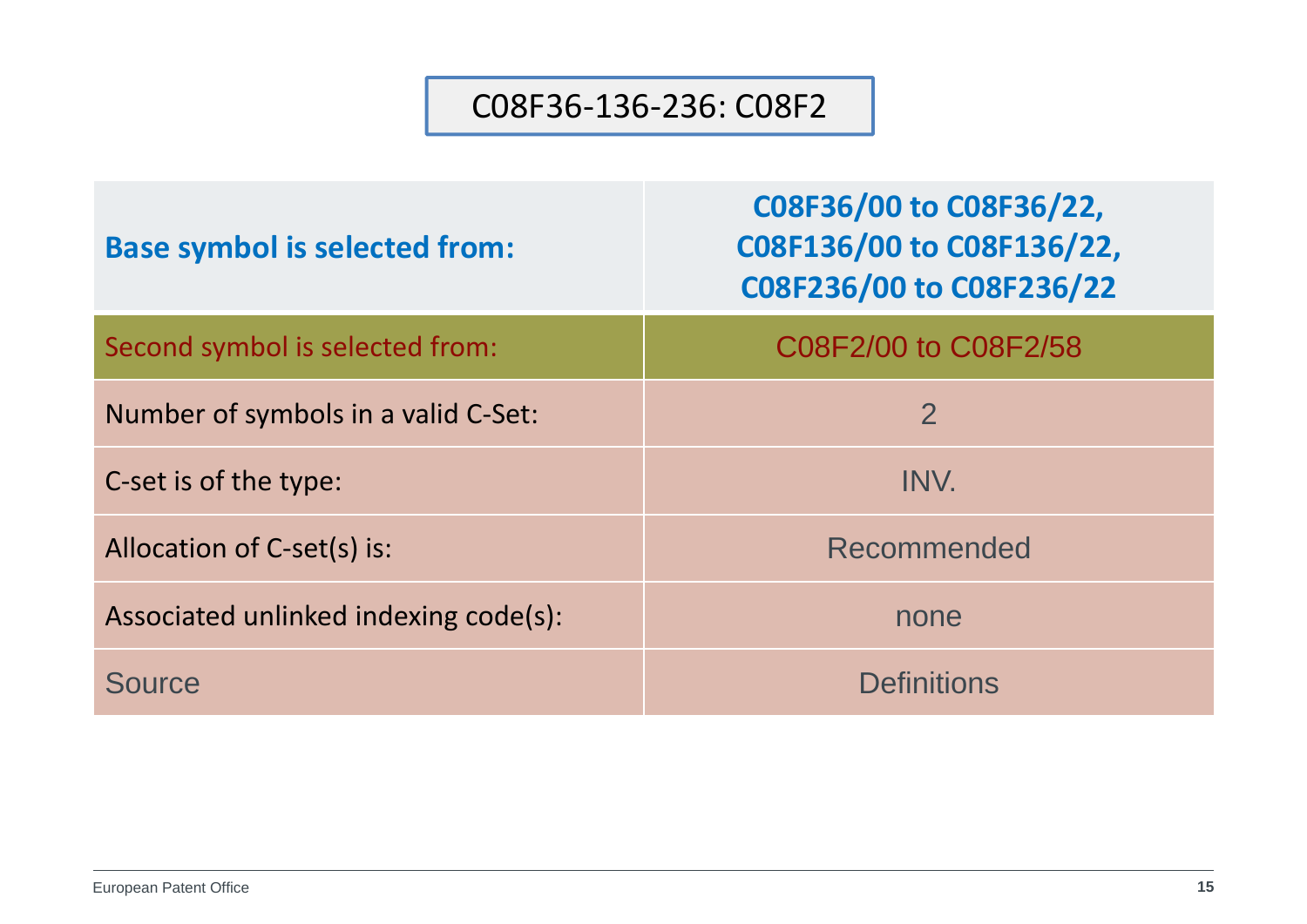#### C08F36‐136‐236: C08F4

| <b>Base symbol is selected from:</b>  | C08F36/00 to C08F36/22,<br>C08F136/00 to C08F136/22,<br>C08F236/00 to C08F236/22                           |
|---------------------------------------|------------------------------------------------------------------------------------------------------------|
| Second symbol is selected from:       | C08F4/00 to C08F4/60<br>C08F4/62, C08F4/64,<br>C08F4/642, C08F4/6421,<br>C08F4/643<br>C08F4/68 to C08F4/82 |
| Number of symbols in a valid C-Set:   | $\overline{2}$                                                                                             |
| C-set is of the type:                 | INV.                                                                                                       |
| Allocation of C-set(s) is:            | Recommended                                                                                                |
| Associated unlinked indexing code(s): | none                                                                                                       |
| <b>Source</b>                         | <b>Definitions</b>                                                                                         |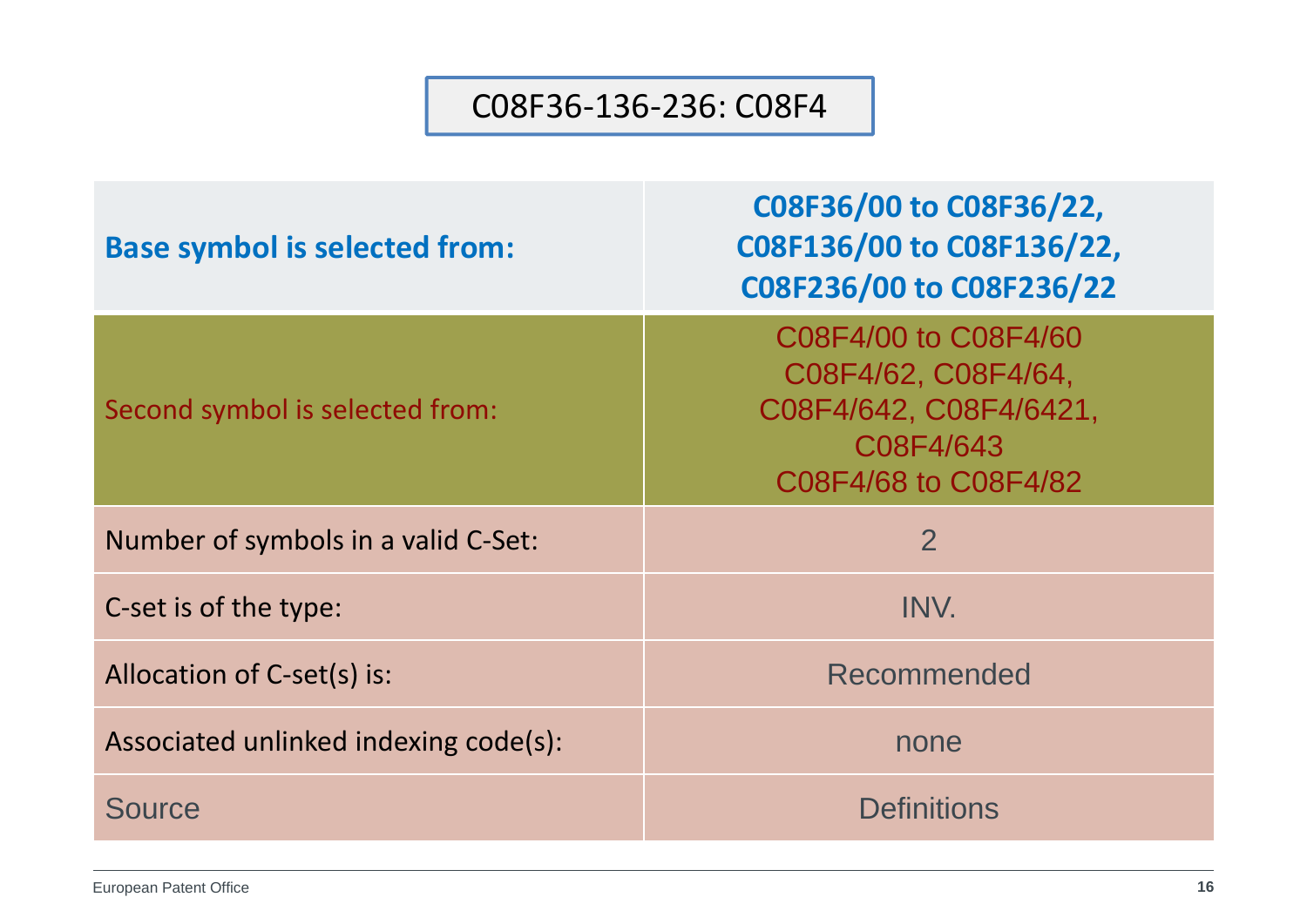## C08F265/06: C08F2

| <b>Base symbol is selected from:</b>  | C08F265/06                                |
|---------------------------------------|-------------------------------------------|
| Second symbol is selected from:       | C08F2/02, C08F2/16,<br>C08F2/18, C08F2/22 |
| Number of symbols in a valid C-Set:   | $\overline{2}$                            |
| C-set is of the type:                 | INV.                                      |
| Allocation of C-set(s) is:            | Recommended                               |
| Associated unlinked indexing code(s): | none                                      |
| Source                                | <b>Definitions</b>                        |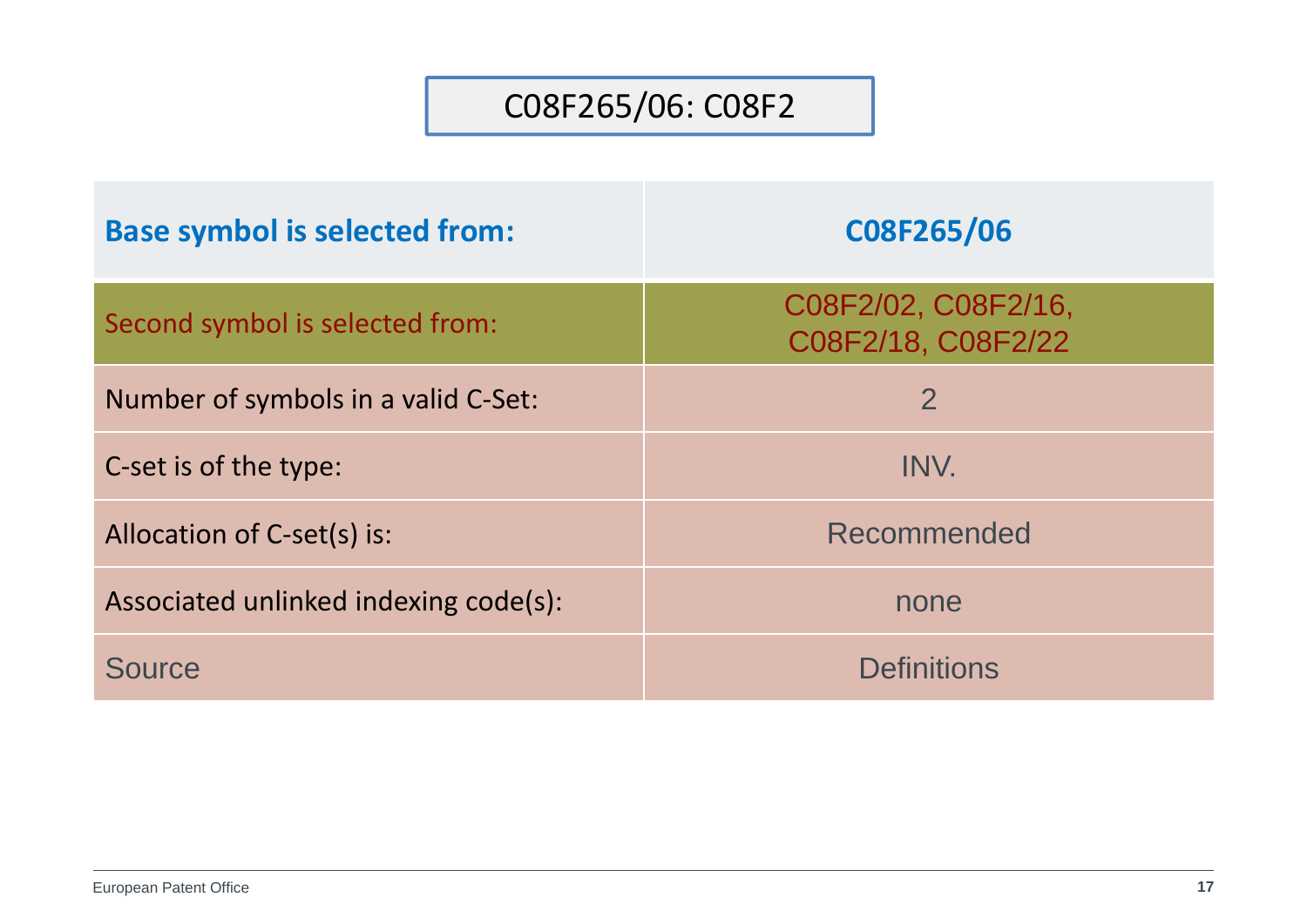#### C08F279: C08F2

| <b>Base symbol is selected from:</b>  | C08F279/02,<br>C08F279/04                 |
|---------------------------------------|-------------------------------------------|
| Second symbol is selected from:       | C08F2/02, C08F2/16,<br>C08F2/18, C08F2/22 |
| Number of symbols in a valid C-Set:   | $\overline{2}$                            |
| C-set is of the type:                 | INV.                                      |
| Allocation of C-set(s) is:            | Recommended                               |
| Associated unlinked indexing code(s): | none                                      |
| Source                                | <b>Scheme</b>                             |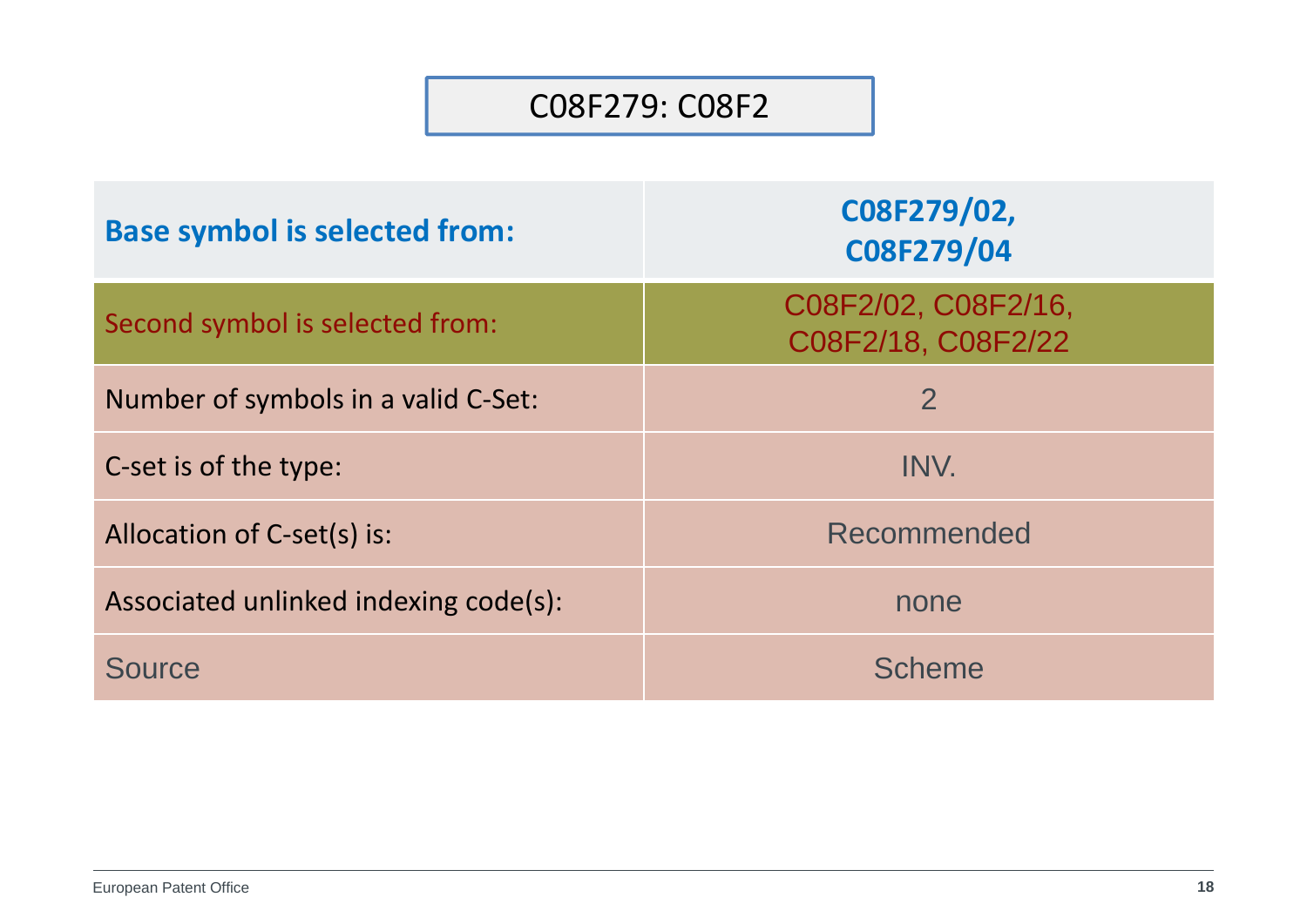#### C08F283: C08F2

| <b>Base symbol is selected from:</b>  | C08F283/01 to C08F283/14                               |
|---------------------------------------|--------------------------------------------------------|
| Second symbol is selected from:       | C08F2/00, C08F2/16,<br>C08F2/46, C08F2/48,<br>C08F2/50 |
| Number of symbols in a valid C-Set:   | $\overline{2}$                                         |
| C-set is of the type:                 | INV.                                                   |
| Allocation of C-set(s) is:            | Recommended                                            |
| Associated unlinked indexing code(s): | none                                                   |
| Source                                | <b>Scheme</b>                                          |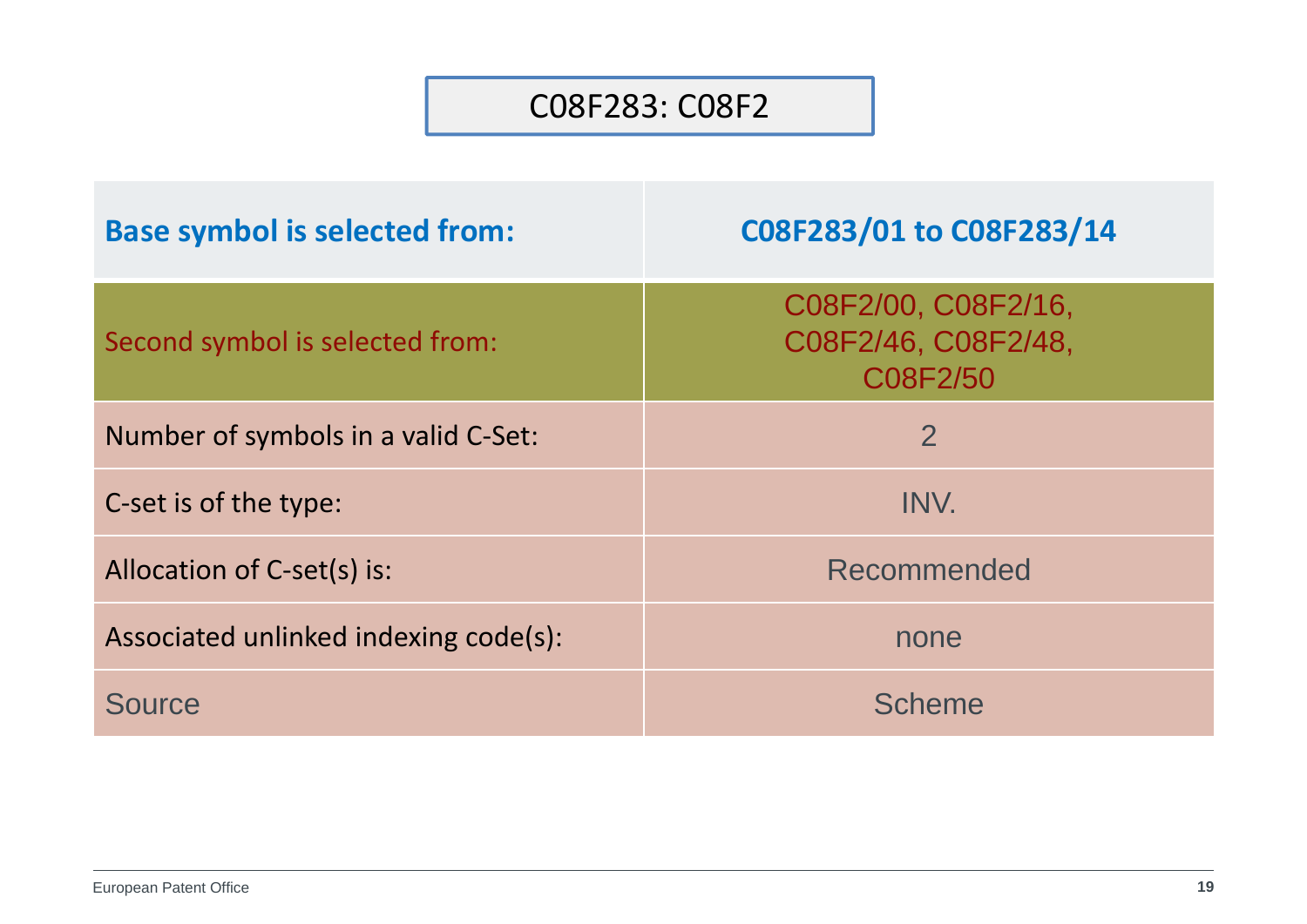#### C08F283: C08F4

| <b>Base symbol is selected from:</b>  | C08F283/01 to C08F283/14                               |
|---------------------------------------|--------------------------------------------------------|
| Second symbol is selected from:       | C08F4/00, C08F4/04,<br>C08F4/06, C08F4/28,<br>C08F4/42 |
| Number of symbols in a valid C-Set:   | $\overline{2}$                                         |
| C-set is of the type:                 | INV.                                                   |
| Allocation of C-set(s) is:            | Recommended                                            |
| Associated unlinked indexing code(s): | none                                                   |
| Source                                | <b>Scheme</b>                                          |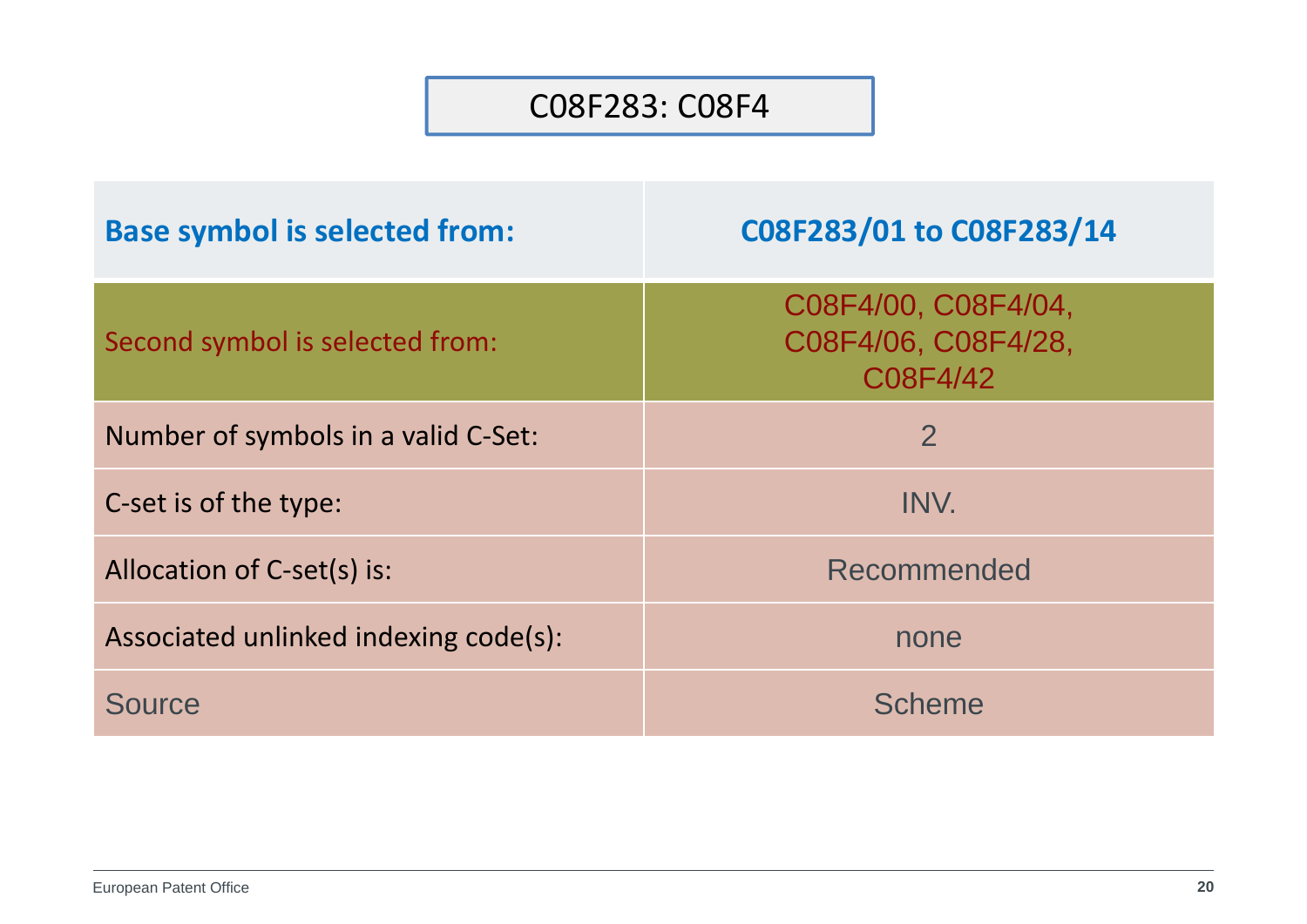### C08F291/00: C08F2

| <b>Base symbol is selected from:</b>  | C08F291/00                                |
|---------------------------------------|-------------------------------------------|
| Second symbol is selected from:       | C08F2/02, C08F2/16,<br>C08F2/18, C08F2/22 |
| Number of symbols in a valid C-Set:   | $\overline{2}$                            |
| C-set is of the type:                 | INV.                                      |
| Allocation of C-set(s) is:            | Recommended                               |
| Associated unlinked indexing code(s): | none                                      |
| Source                                | <b>Definitions</b>                        |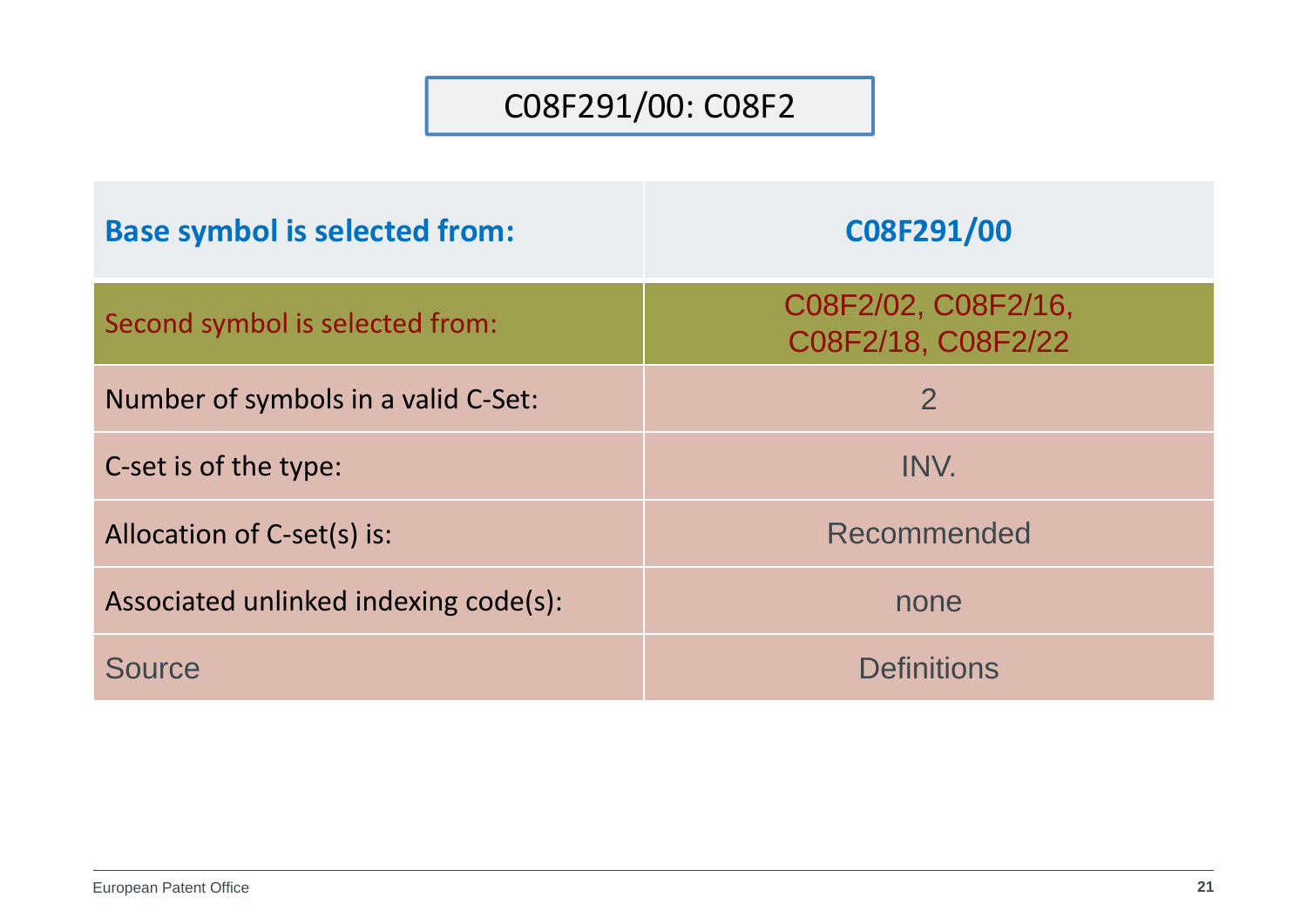### C08F210‐238: C08F210‐238

| <b>Base symbol is selected from:</b>    | C08F210/00 to C08F238/04            |
|-----------------------------------------|-------------------------------------|
| further symbol(s) is/are selected from: | C08F210/00 to C08F238/04            |
| Number of symbols in a valid C-Set:     | $\mathsf{>=}\,2$                    |
| C-set is of the type:                   | ADD.                                |
| Allocation of C-set(s) is:              | <b>Mandatory</b>                    |
| Associated unlinked indexing code(s):   | none                                |
| <b>Source</b>                           | NOTE at the beginning of the Scheme |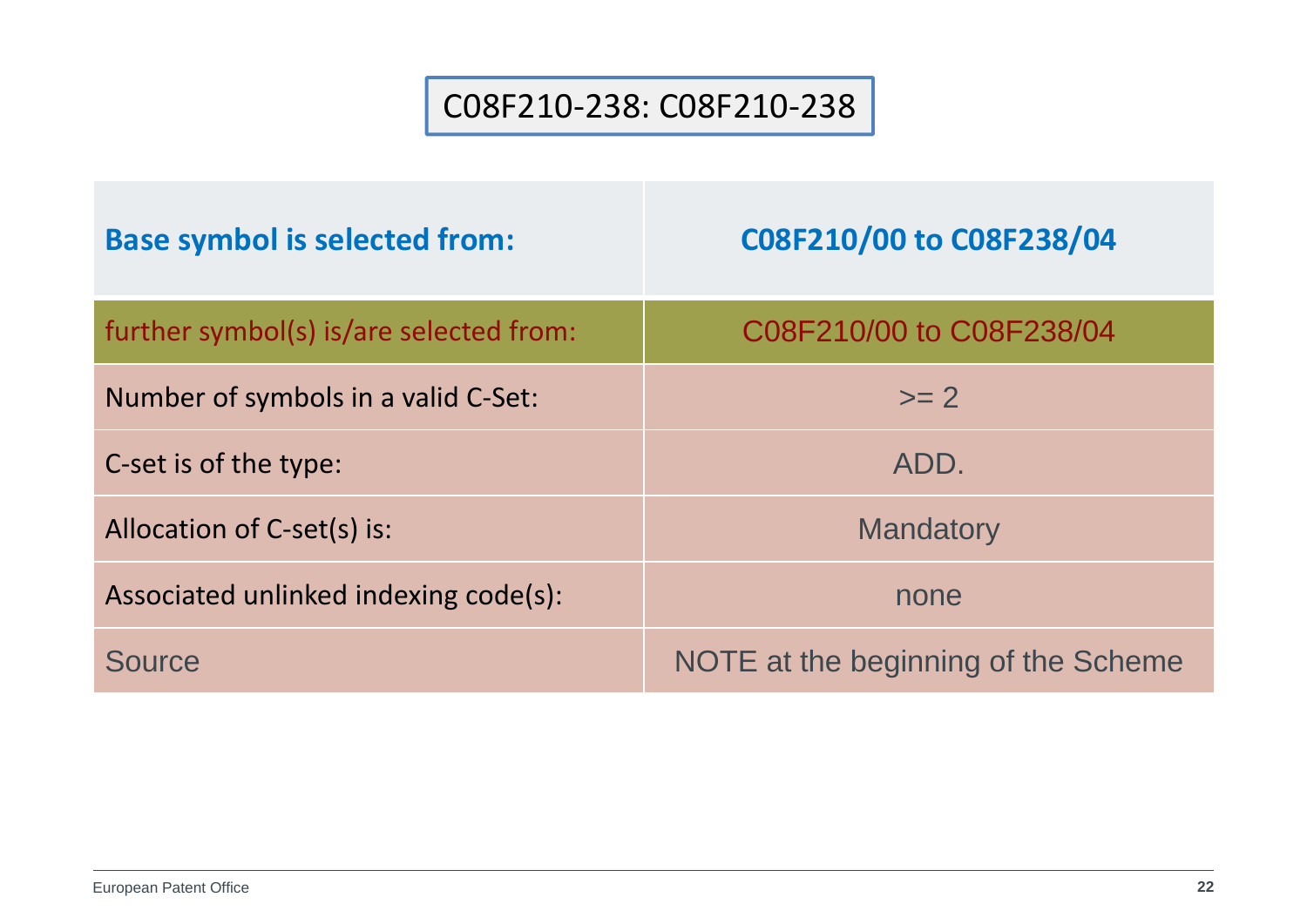### C08F251‐292: C08F210‐238

| <b>Base symbol is selected from:</b>  | C08F251/00 to C08F292/00 |
|---------------------------------------|--------------------------|
| Second symbol is selected from:       | C08F210/00 to C08F238/04 |
| Number of symbols in a valid C-Set:   | 2                        |
| C-set is of the type:                 | INV.                     |
| Allocation of C-set(s) is:            | Recommended              |
| Associated unlinked indexing code(s): | none                     |
| Source                                | <b>Definitions</b>       |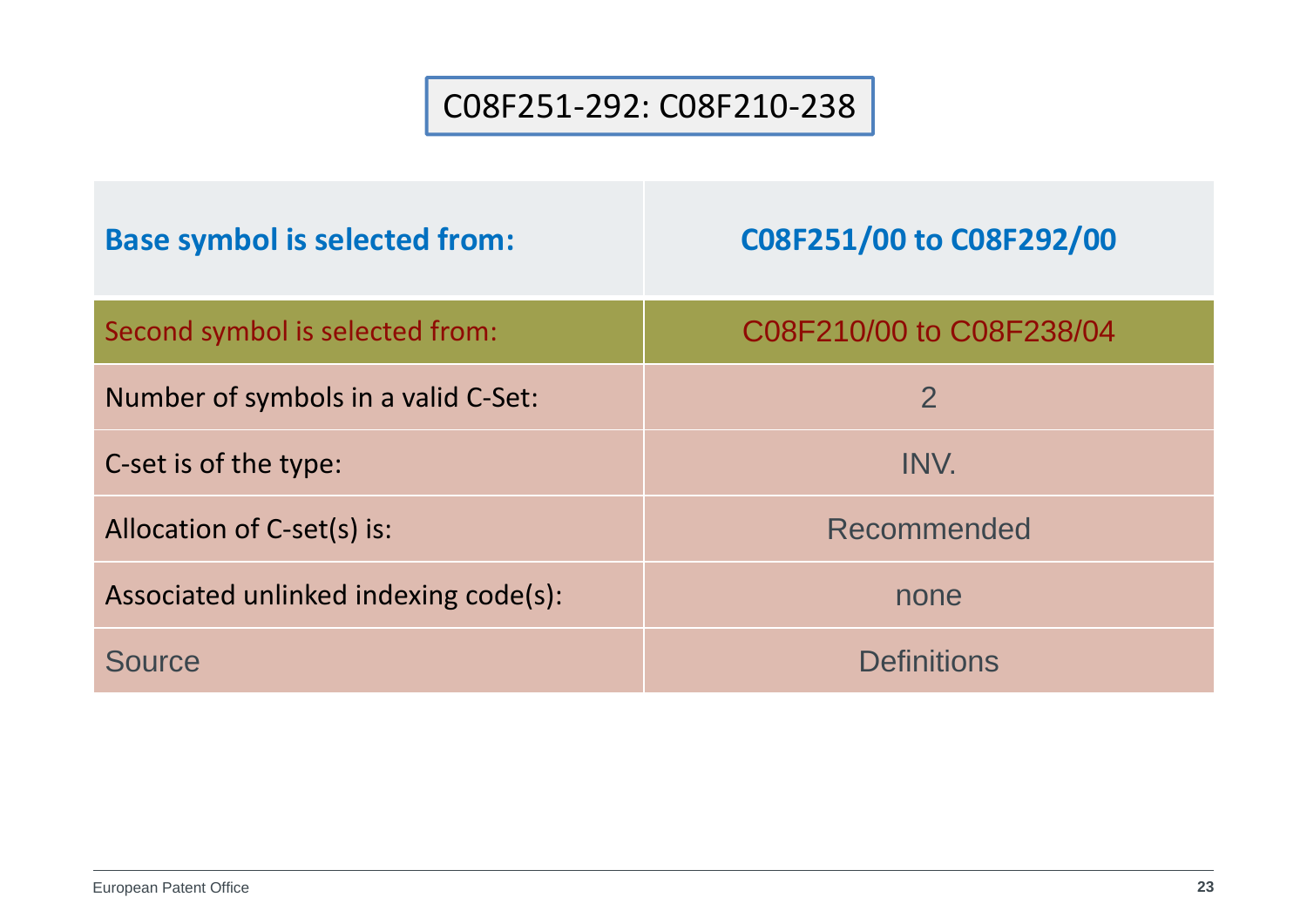

## **Structure type and use**

| <b>C08G</b> | MACROMOLECULAR COMPOUNDS OBTAINED OTHERWISE THAN BY REACTIONS |
|-------------|---------------------------------------------------------------|
|             | ONLY INVOLVING UNSATURATED CARBON-TO-CARBON BONDS             |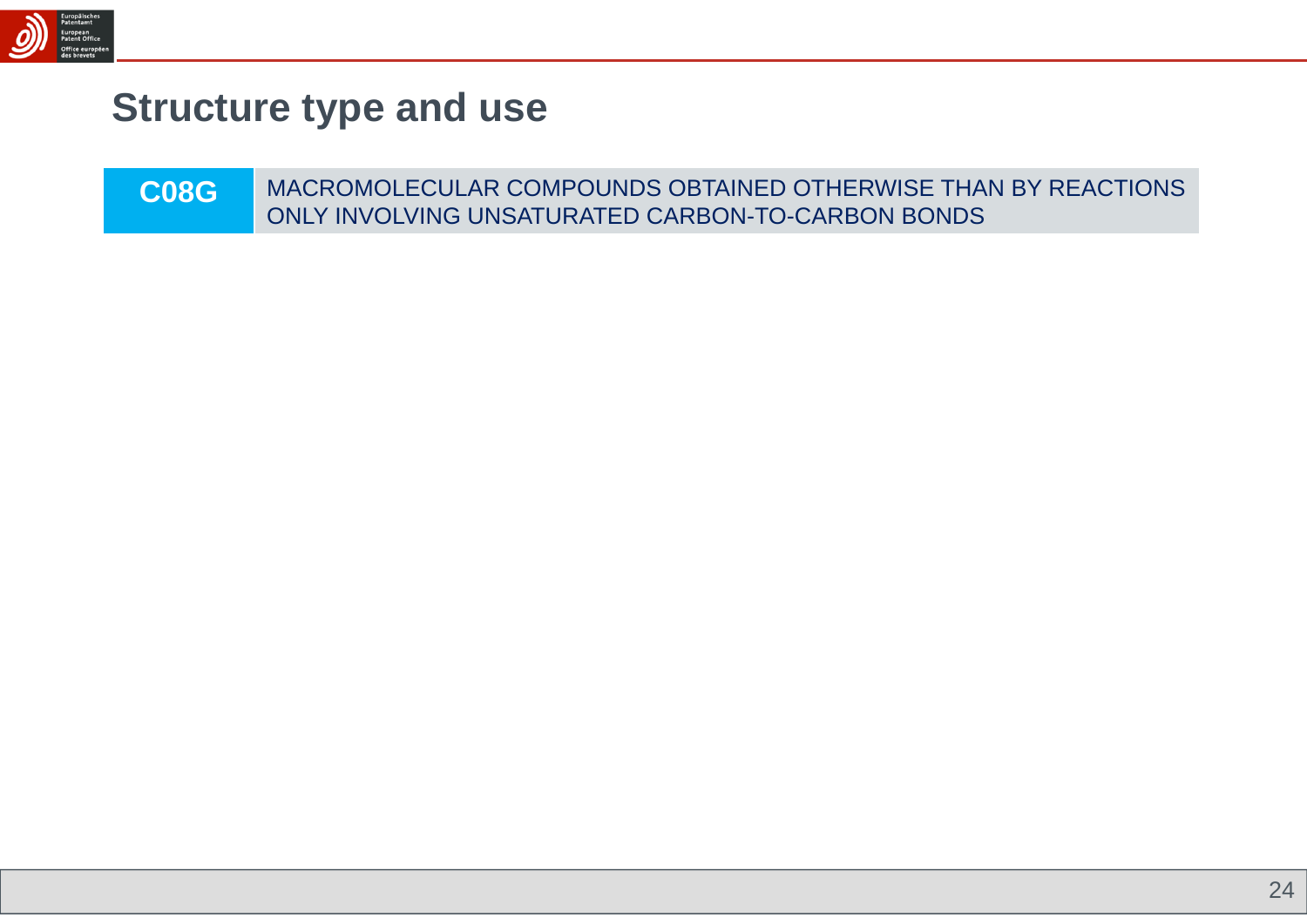## C08G18/10‐C08G18/12 (part I): C08G18

| <b>Base symbol is selected from:</b>  | C08G18/10, C08G18/12                                                                                                                                                                                     |
|---------------------------------------|----------------------------------------------------------------------------------------------------------------------------------------------------------------------------------------------------------|
| Second symbol is selected from:       | C08G18/2805,<br>C08G18/30 to C08G18/38,<br>(with all subnotations)<br>C08G18/40 to C08G18/64<br>(without sub-notations);<br>C08G18/65 to C08G18/66,<br>C08G18/70 to C08G18/80<br>(with all subnotations) |
| Number of symbols in a valid C-Set:   | $\overline{2}$                                                                                                                                                                                           |
| C-set is of the type:                 | INV.                                                                                                                                                                                                     |
| Allocation of C-set(s) is:            | <b>Mandatory</b>                                                                                                                                                                                         |
| Associated unlinked indexing code(s): | C08G2101/00 to C08G2250/00,<br>C08G2270/00 to C08G2410/00                                                                                                                                                |
| <b>Source</b>                         | <b>Scheme</b>                                                                                                                                                                                            |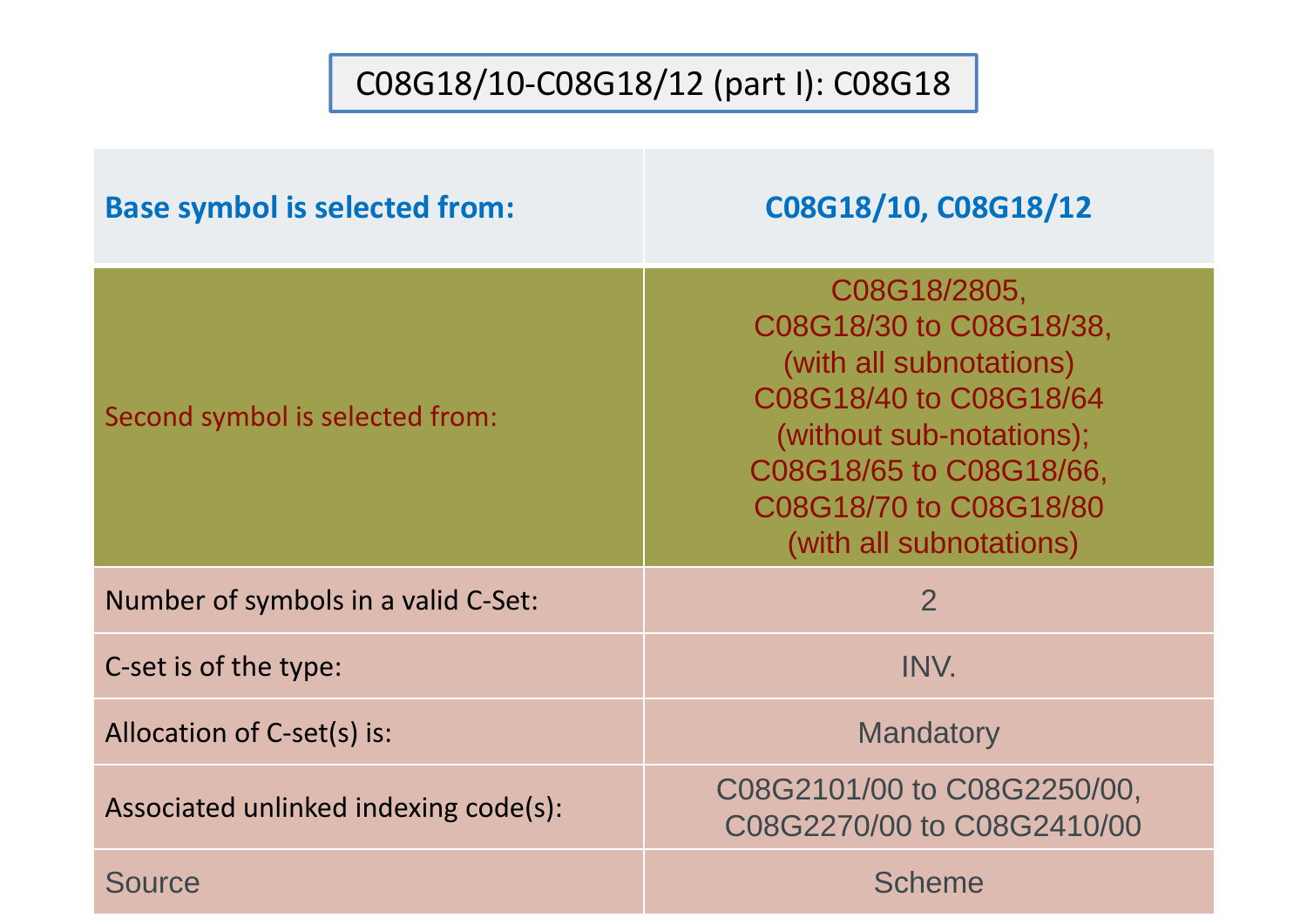## C08G18/10‐C08G18/12 (part II): C08G18

| <b>Base symbol is selected from:</b>  | C08G18/10, C08G18/12                                                      |
|---------------------------------------|---------------------------------------------------------------------------|
| Second symbol is selected from:       | C08G18/02 (with all sub-notations),<br>C08G18/09 (with all sub-notations) |
| Number of symbols in a valid C-Set:   | $\overline{2}$                                                            |
| C-set is of the type:                 | INV.                                                                      |
| Allocation of C-set(s) is:            | <b>Mandatory</b>                                                          |
| Associated unlinked indexing code(s): | C08G2101/00 to C08G2250/00,<br>C08G2270/00 to C08G2410/00                 |
| Source                                | Scheme                                                                    |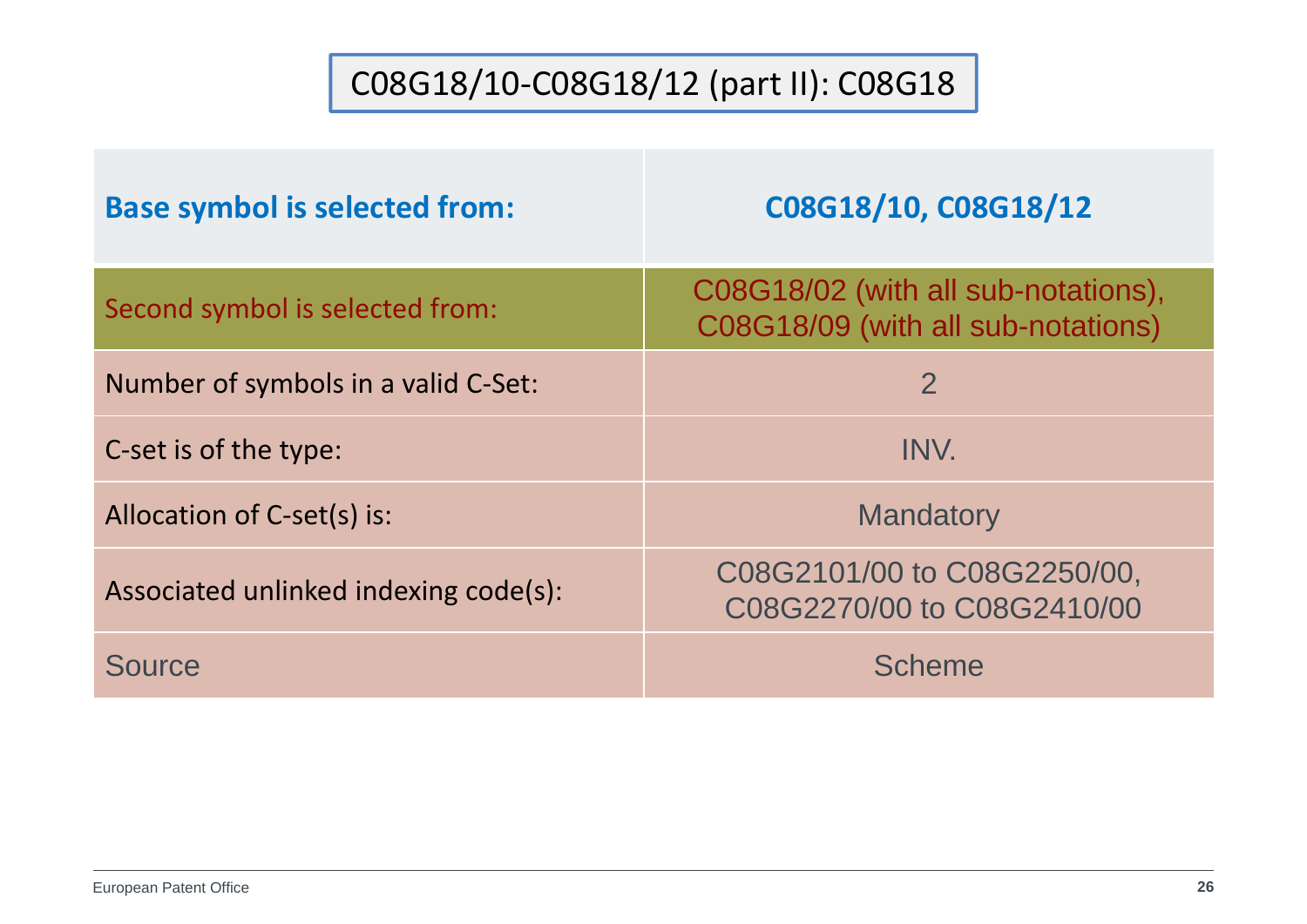## C08G18/67 (part I): C08G18

| <b>Base symbol is selected from:</b>  | C08G18/67, C08G18/671,<br>C08G18/6715, C08G18/672,<br>C08G18/6735 to C08G18/679 |
|---------------------------------------|---------------------------------------------------------------------------------|
| Second symbol is selected from:       | C08G18/0804 to C08G18/0833                                                      |
| Number of symbols in a valid C-Set:   | $\overline{2}$                                                                  |
| C-set is of the type:                 | INV.                                                                            |
| Allocation of C-set(s) is:            | <b>Mandatory</b>                                                                |
| Associated unlinked indexing code(s): | C08G2101/00 to C08G2250/00,<br>C08G2270/00 to C08G2410/00                       |
| <b>Source</b>                         | <b>Scheme</b>                                                                   |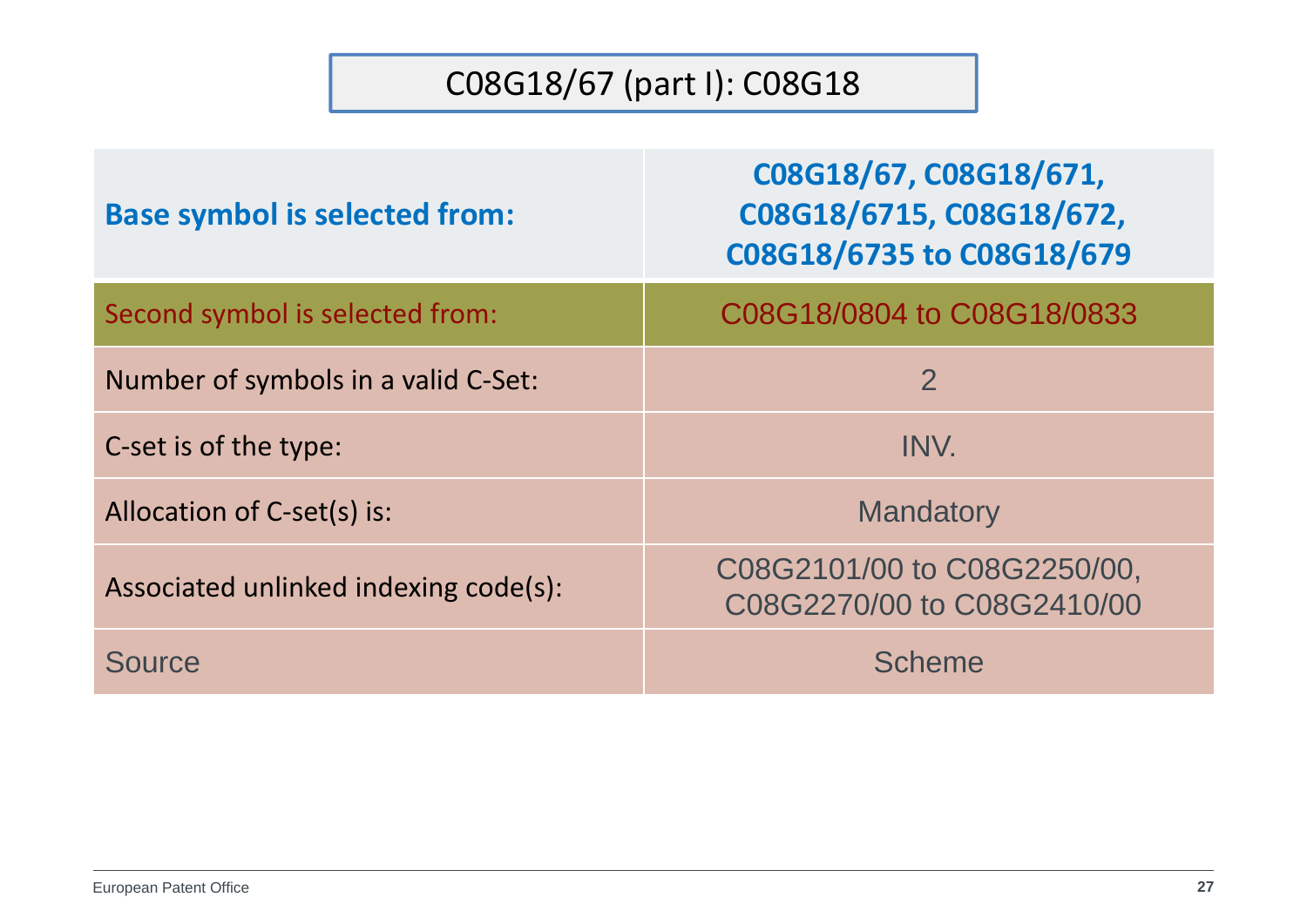## C08G18/67 (part II): C08G18

| <b>Base symbol is selected from:</b>  | C08G18/671, C08G18/6715,<br>C08G18/672                                                                                                                |
|---------------------------------------|-------------------------------------------------------------------------------------------------------------------------------------------------------|
| Second symbol is selected from:       | C08G18/40 to C08G18/64<br>(without sub-notations);<br>C08G18/65 to C08G18/66,<br>C08G18/6705,<br>C08G18/6795 to C08G18/69<br>(with all sub-notations) |
| Number of symbols in a valid C-Set:   | $\overline{2}$                                                                                                                                        |
| C-set is of the type:                 | INV.                                                                                                                                                  |
| Allocation of C-set(s) is:            | <b>Mandatory</b>                                                                                                                                      |
| Associated unlinked indexing code(s): | C08G2101/00 to C08G2250/00,<br>C08G2270/00 to C08G2410/00                                                                                             |
| <b>Source</b>                         | <b>Scheme</b>                                                                                                                                         |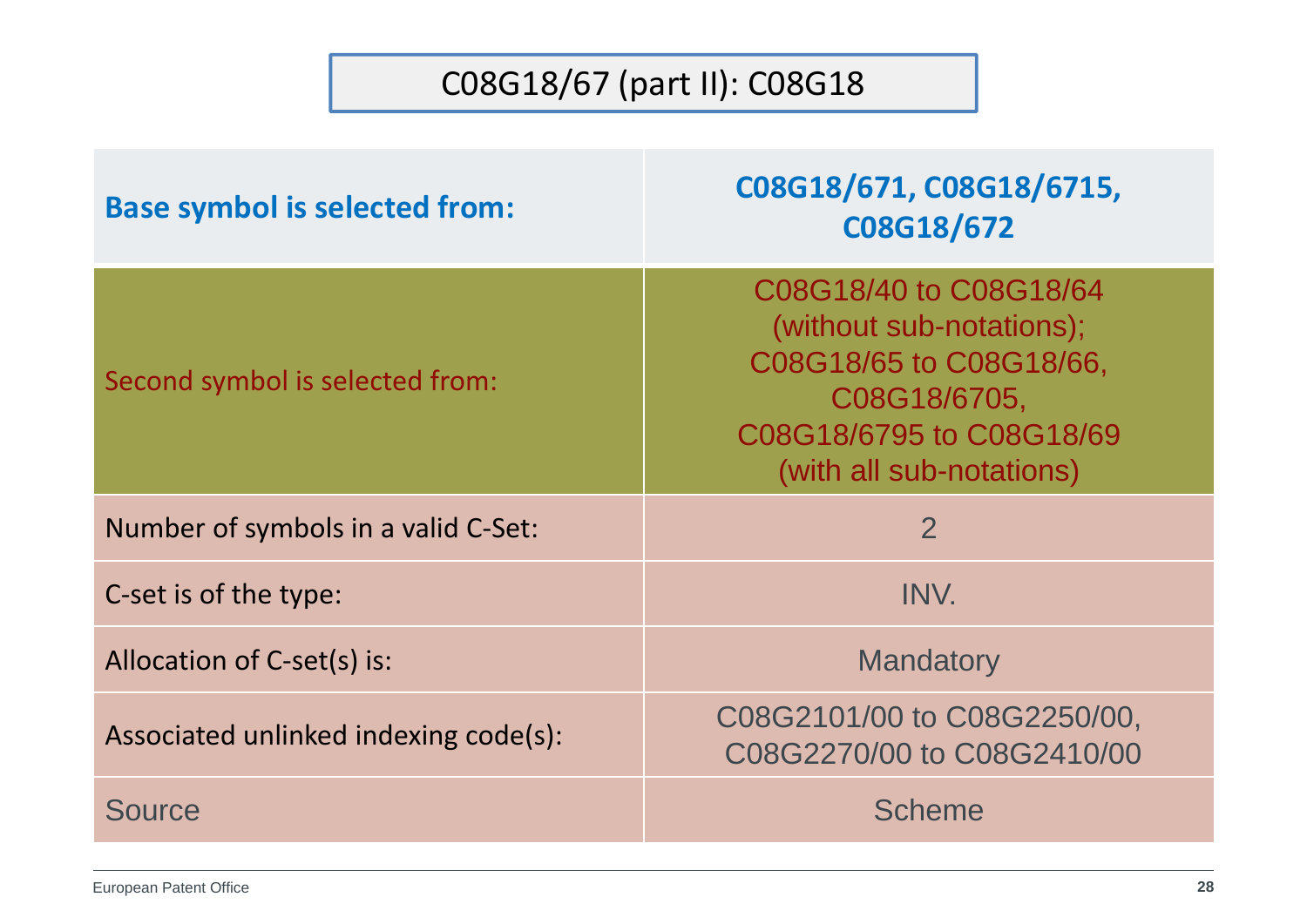## C08G18/81 (part I): C08G18

| <b>Base symbol is selected from:</b>  | C08G18/81 to C08G18/8191                                  |
|---------------------------------------|-----------------------------------------------------------|
| Second symbol is selected from:       | C08G18/0804 to C08G18/0833                                |
| Number of symbols in a valid C-Set:   | $\overline{2}$                                            |
| C-set is of the type:                 | INV.                                                      |
| Allocation of C-set(s) is:            | <b>Mandatory</b>                                          |
| Associated unlinked indexing code(s): | C08G2101/00 to C08G2250/00,<br>C08G2270/00 to C08G2410/00 |
| Source                                | <b>Scheme</b>                                             |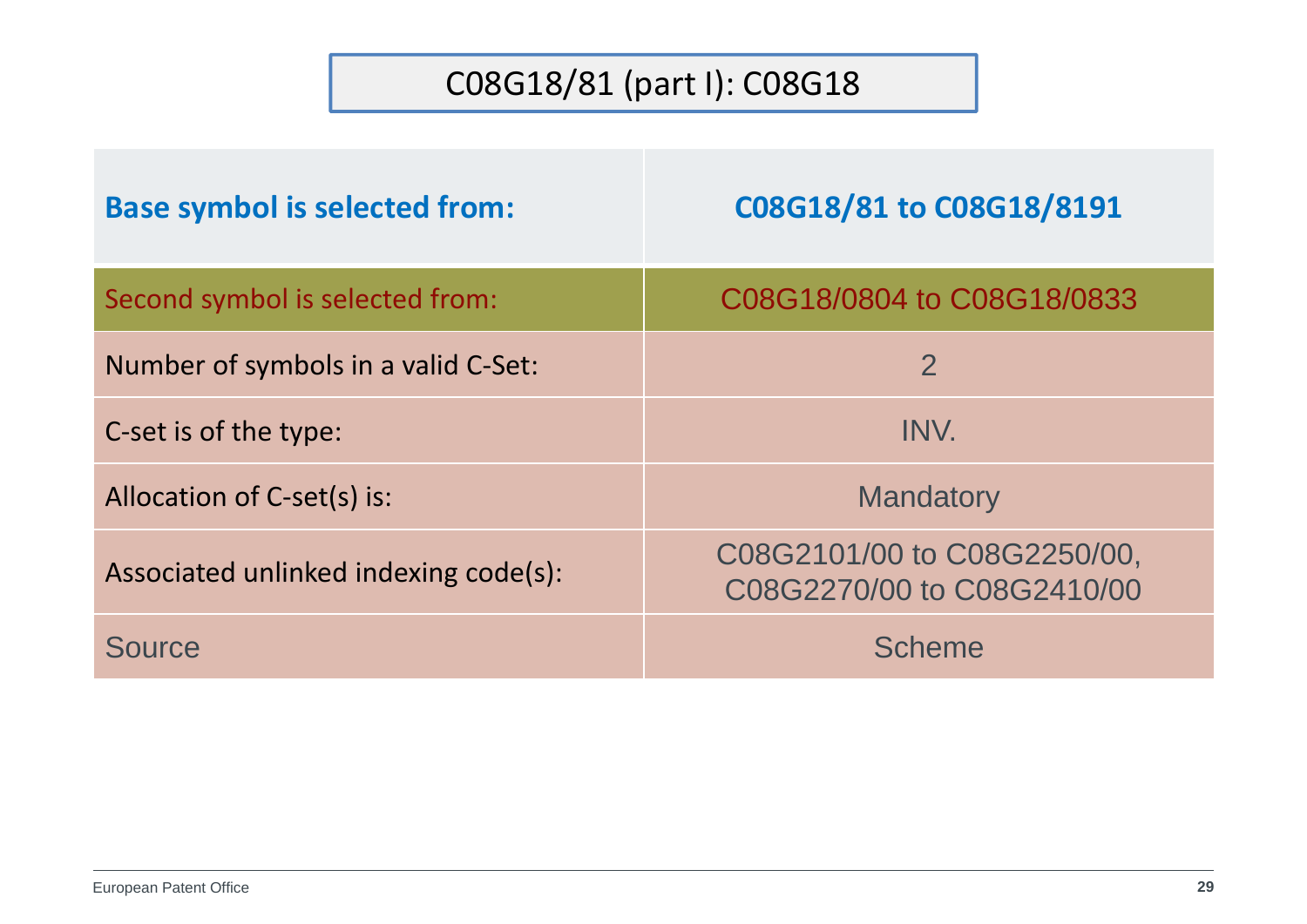## C08G18/81 (part II): C08G18

| <b>Base symbol is selected from:</b>  | C08G18/8158 to C08G18/8175                                                                                                                            |
|---------------------------------------|-------------------------------------------------------------------------------------------------------------------------------------------------------|
| Second symbol is selected from:       | C08G18/40 to C08G18/64<br>(without sub-notations);<br>C08G18/65 to C08G18/66,<br>C08G18/6705,<br>C08G18/6795 to C08G18/69<br>(with all sub-notations) |
| Number of symbols in a valid C-Set:   | $\overline{2}$                                                                                                                                        |
| C-set is of the type:                 | INV.                                                                                                                                                  |
| Allocation of C-set(s) is:            | <b>Mandatory</b>                                                                                                                                      |
| Associated unlinked indexing code(s): | C08G2101/00 to C08G2250/00,<br>C08G2270/00 to C08G2410/00                                                                                             |
| <b>Source</b>                         | <b>Scheme</b>                                                                                                                                         |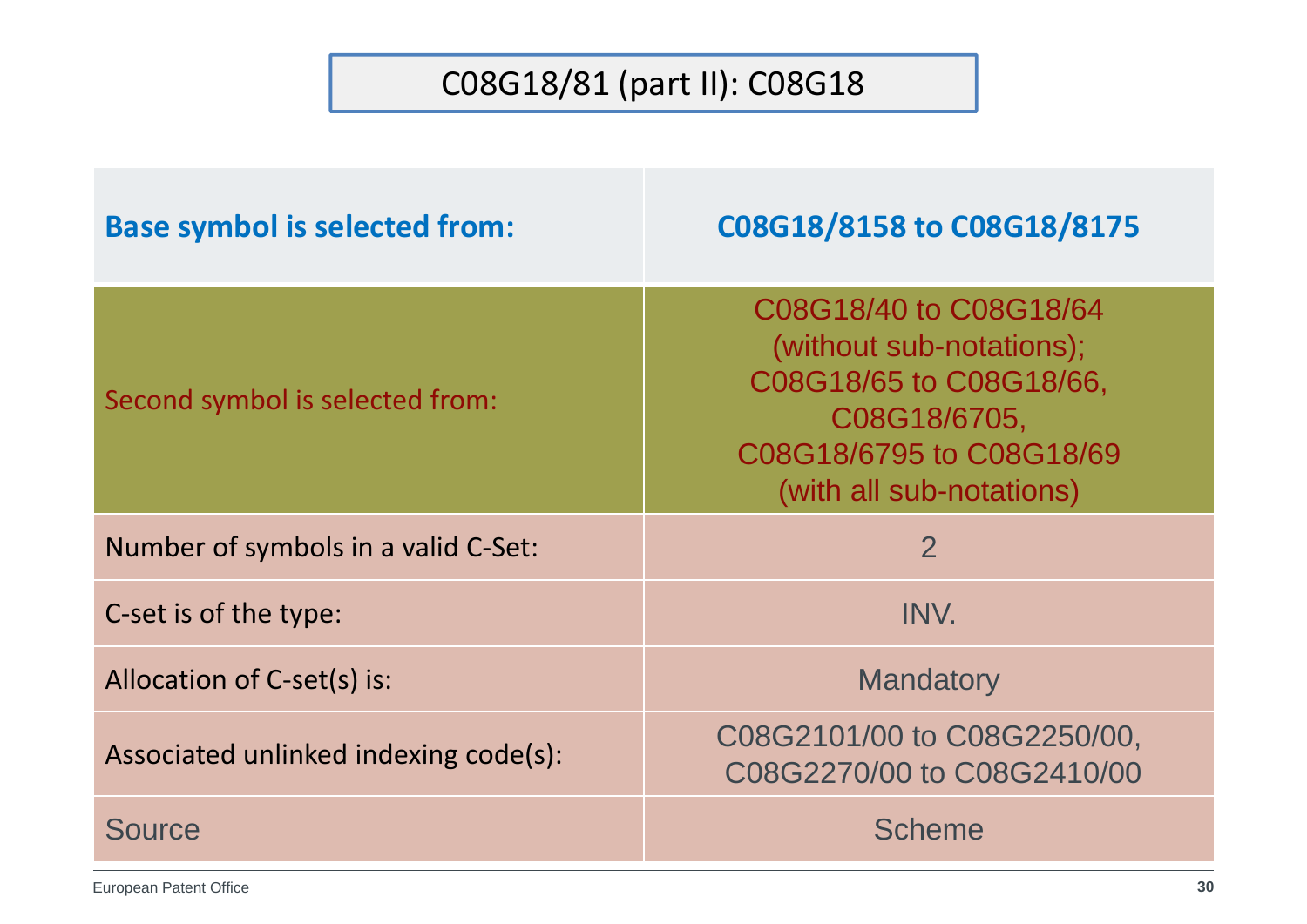

## **Structure type and use**

| <b>COSKI</b> | USE OF INORGANIC OR NON-MACROMOLECULAR ORGANIC SUBSTANCES AS |
|--------------|--------------------------------------------------------------|
|              | COMPOUNDING INGREDIENTS                                      |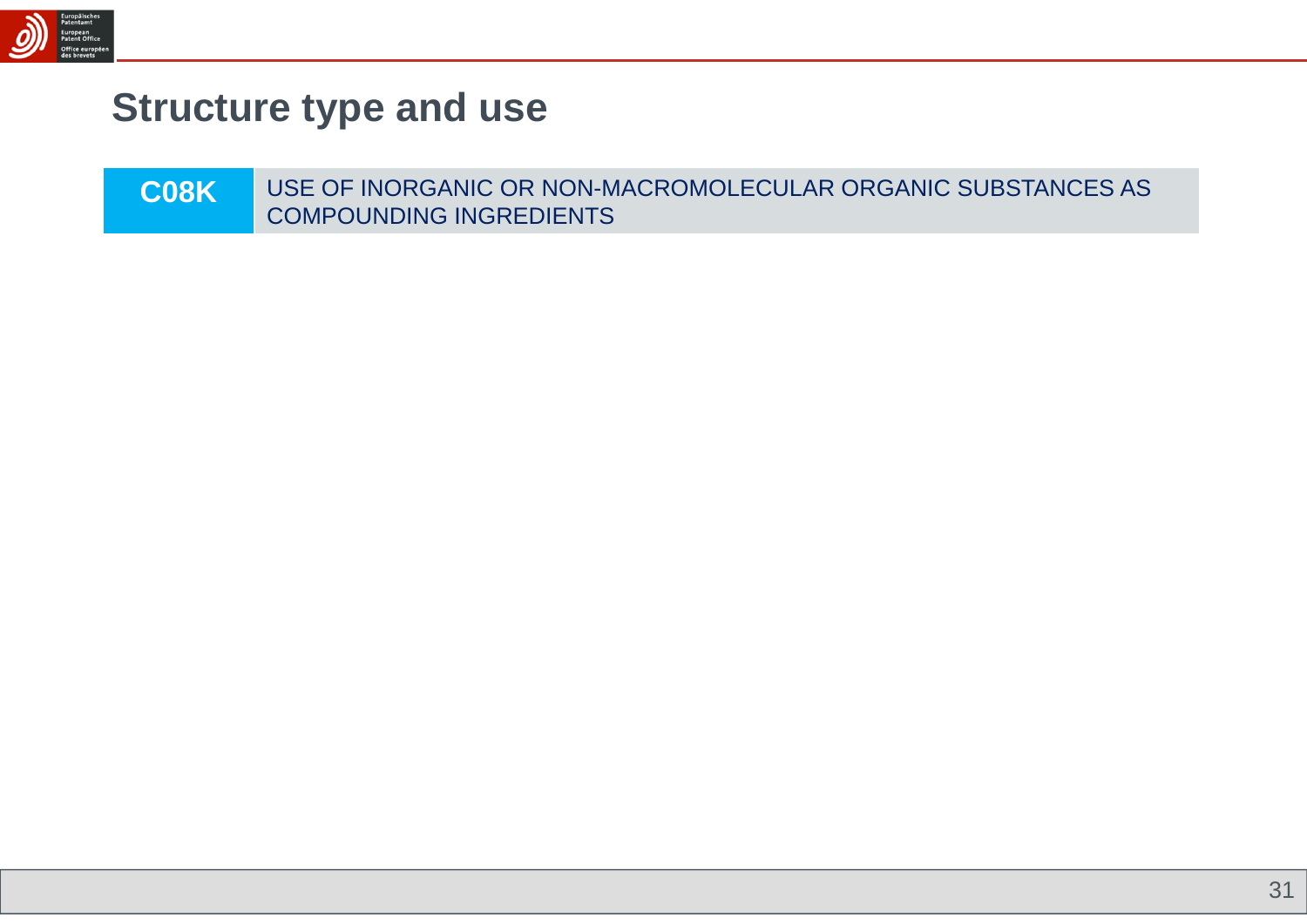### C08K: C08L

| <b>Base symbol is selected from:</b>  | C08K3/00 to C08K13/08       |
|---------------------------------------|-----------------------------|
| Second symbol is selected from:       | C08L1/00 to C08L99/00       |
| Number of symbols in a valid C-Set:   | $\overline{2}$              |
| C-set is of the type:                 | INV.                        |
| Allocation of C-set(s) is:            | <b>Mandatory</b>            |
| Associated unlinked indexing code(s): | C08K2201/01 to C08K2201/019 |
| Source                                | <b>Scheme</b>               |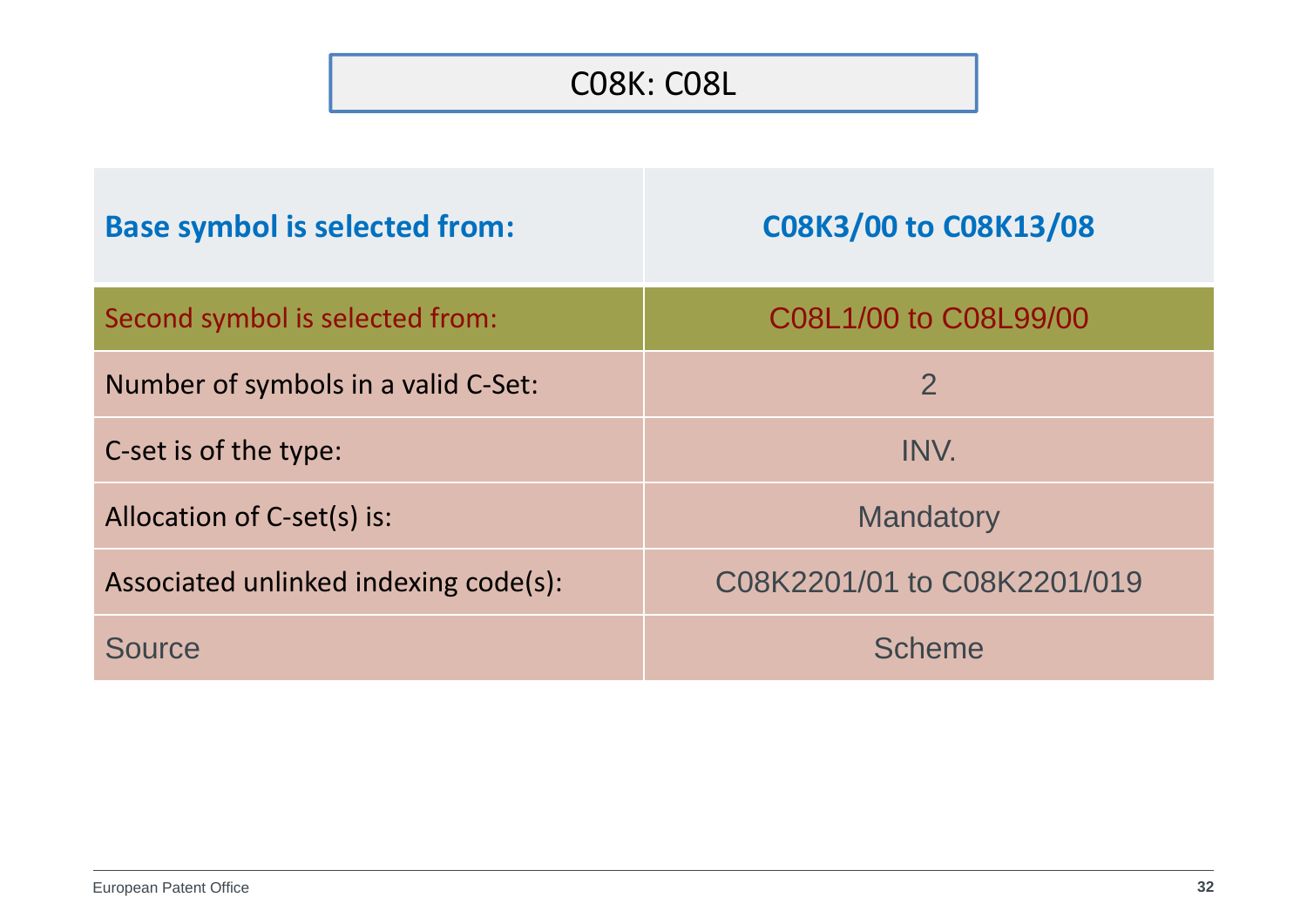

## **Structure type and use**

**C08L**COMPOSITIONS OF MACROMOLECULAR COMPOUNDS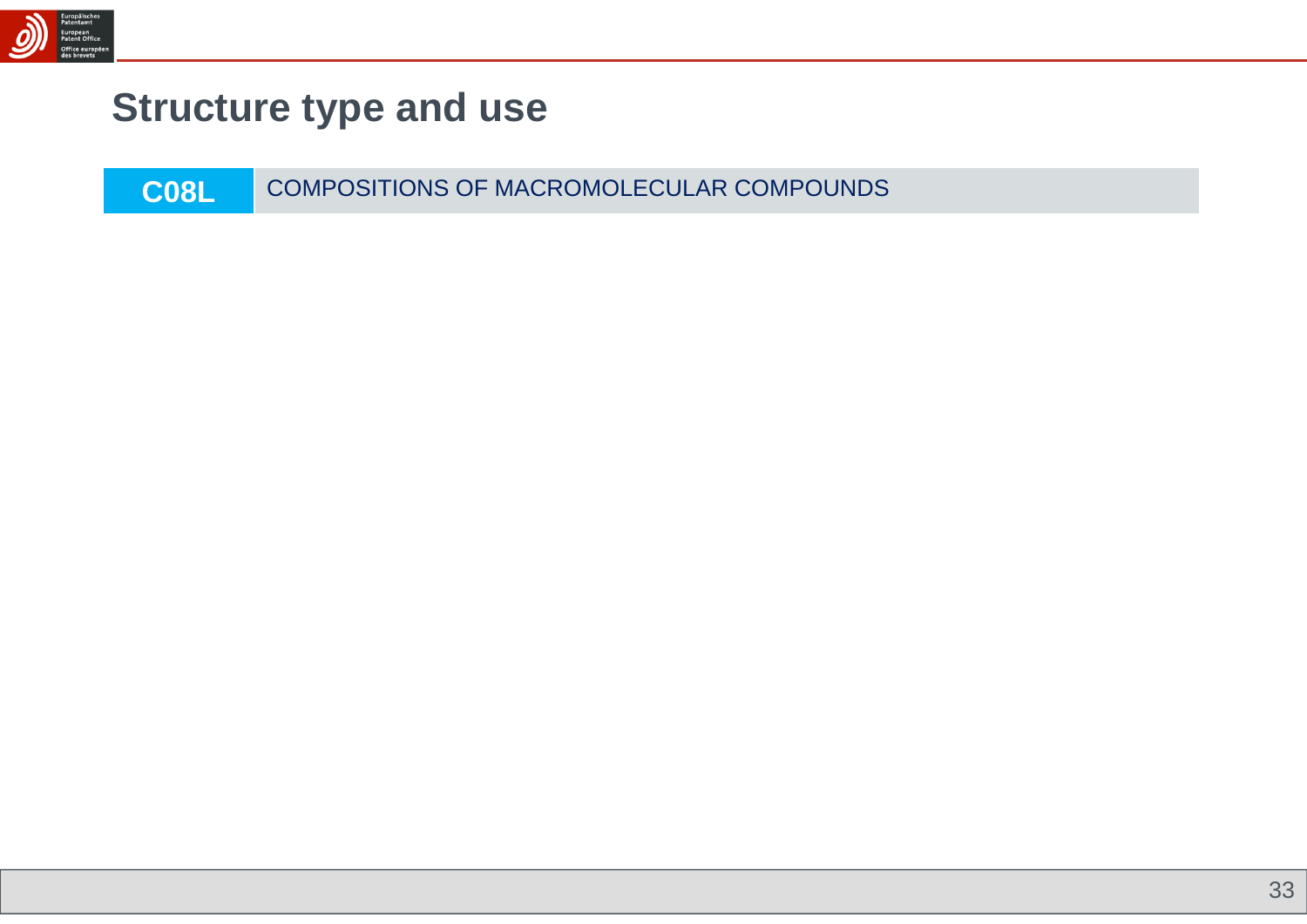### C08L: C08L

| <b>Base symbol is selected from:</b>  | C08L1/00 to C08L101/10             |
|---------------------------------------|------------------------------------|
| Second symbol is selected from:       | C08L1/00 to C08L101/10             |
| Number of symbols in a valid C-Set:   | $\geq$ $\geq$ $\geq$               |
| C-set is of the type:                 | INV.                               |
| Allocation of C-set(s) is:            | <b>Mandatory (see Definitions)</b> |
| Associated unlinked indexing code(s): | C08L2201/02 to C08L2555/86         |
| Source                                | <b>Scheme &amp; Definitions</b>    |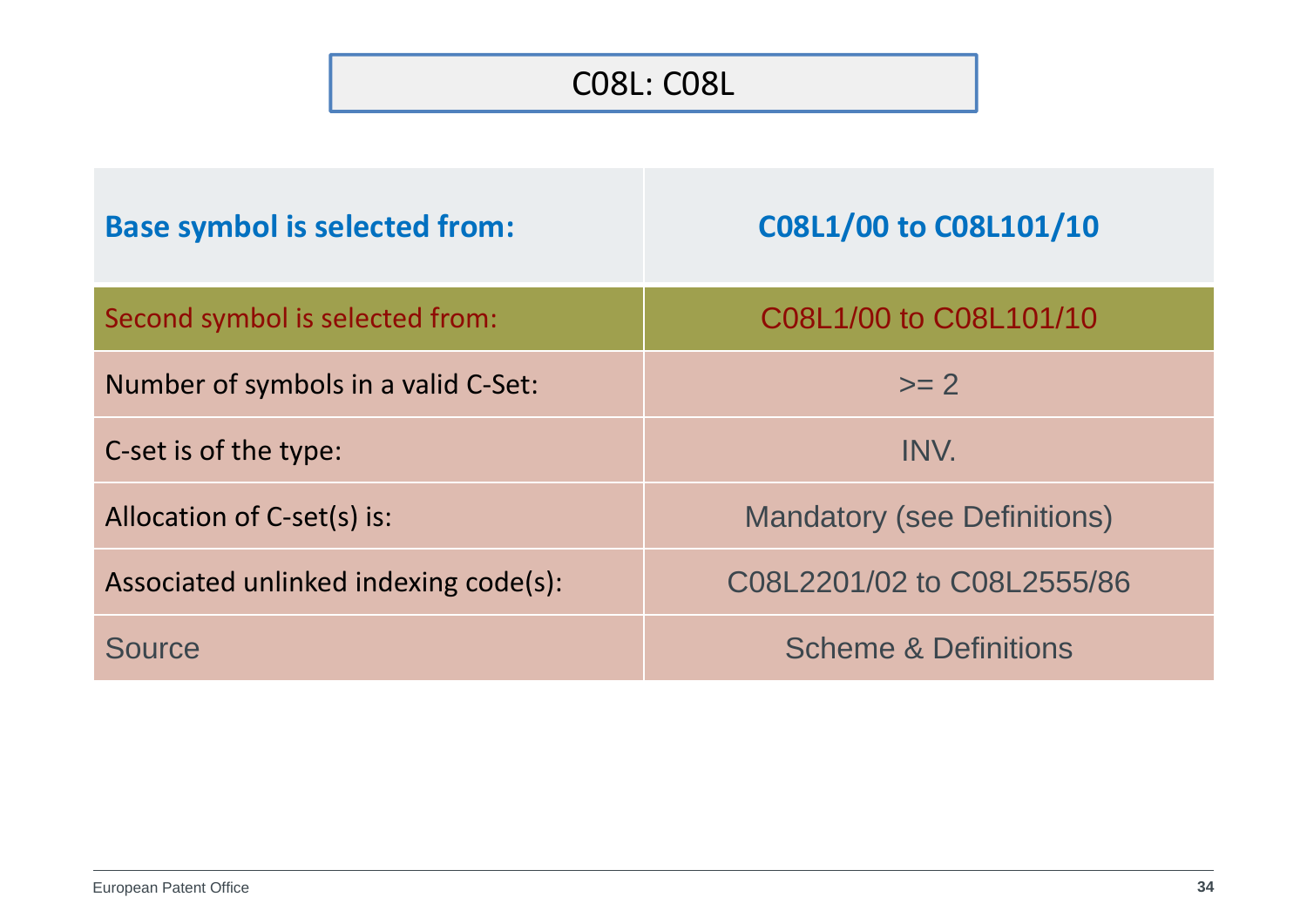#### C08L: C08L & C08K

| <b>Base symbol is selected from:</b>                                                 | C08L1/00 to C08L101/10                                    |
|--------------------------------------------------------------------------------------|-----------------------------------------------------------|
| Symbol(s) for the polymer(s) in minority<br>in the composition is/are selected from: | C08L1/00 to C08L101/10                                    |
| further symbol(s) is/are selected from:                                              | C08K3/00 to C08K13/08                                     |
| Number of symbols in a valid C-Set:                                                  | $>= 3$                                                    |
| C-set is of the type:                                                                | INV.                                                      |
| Allocation of C-set(s) is:                                                           | <b>Mandatory (see Definitions)</b>                        |
| Associated unlinked indexing code(s):                                                | C08K2201/01 to C08K2201/019<br>C08L2201/02 to C08L2555/86 |
| <b>Source</b>                                                                        | <b>Definitions</b>                                        |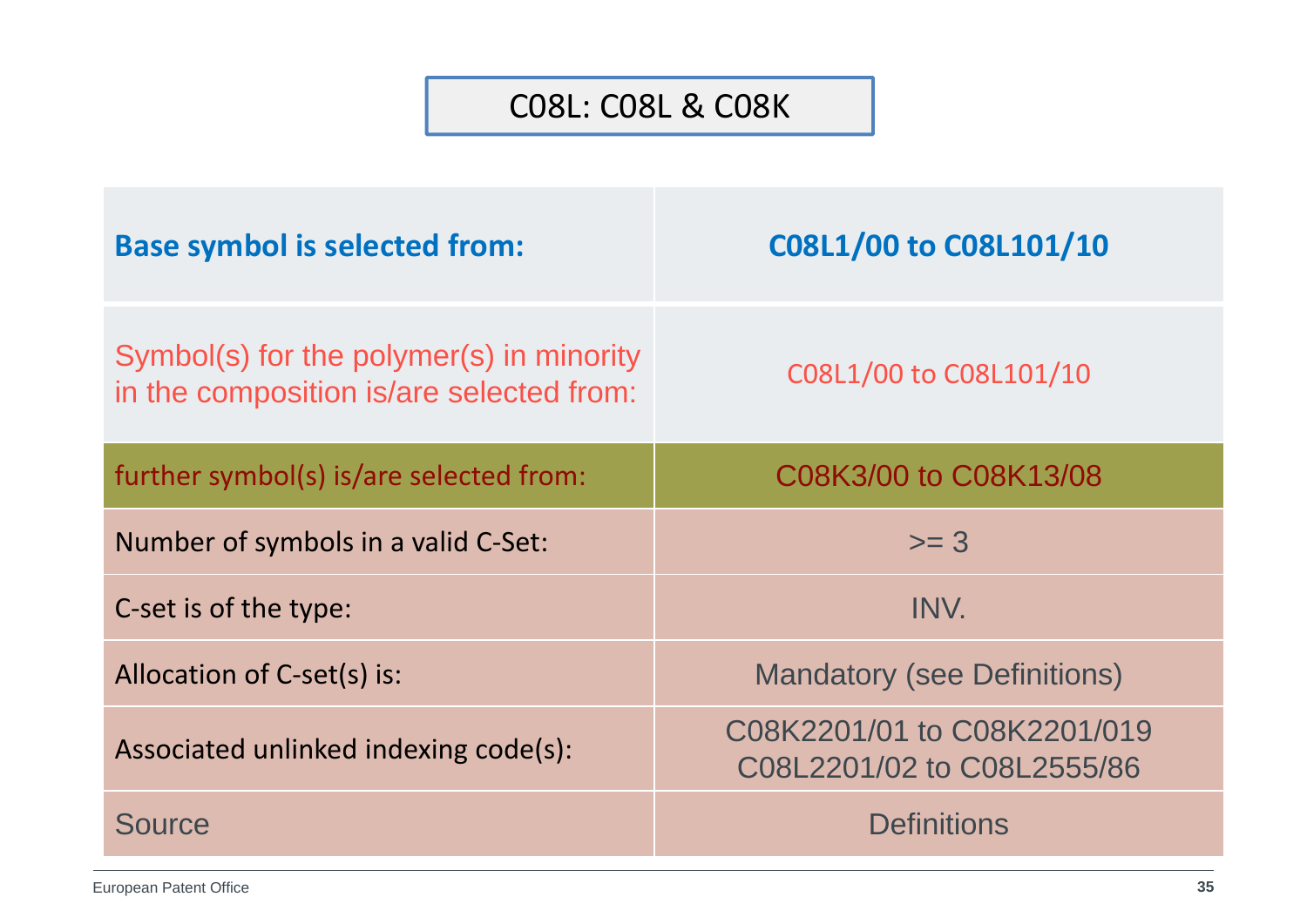

### **Structure type and use**

**C09D** COATING COMPOSITIONS, e.g. PAINTS, VARNISHES OR LACQUERS; FILLING PASTES; CHEMICAL PAINT OR INK REMOVERS; INKS; CORRECTING FLUIDS; WOODSTAINS; PASTES OR SOLIDS FOR COLOURING OR PRINTING; USE OF MATERIALS THEREFOR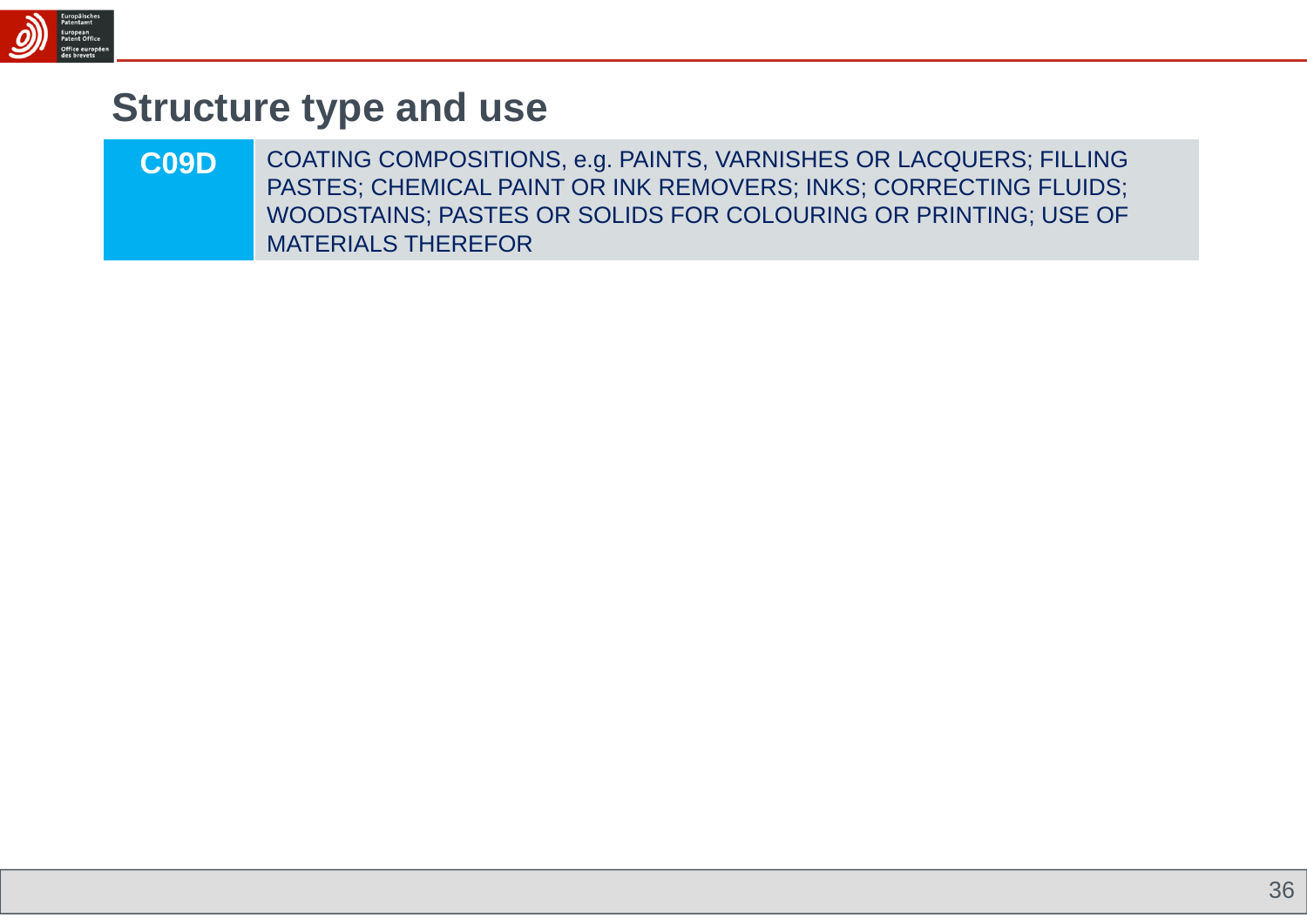### C09D: C08L

| <b>Base symbol is selected from:</b>  | C09D101/00 to C09D201/10           |
|---------------------------------------|------------------------------------|
| Second symbol is selected from:       | C08L1/00 to C08L101/10             |
| Number of symbols in a valid C-Set:   | $\mathsf{>=}2$                     |
| C-set is of the type:                 | INV.                               |
| Allocation of C-set(s) is:            | <b>Mandatory (see Definitions)</b> |
| Associated unlinked indexing code(s): | C08L2201/02 to C08L2555/86         |
| Source                                | <b>Scheme &amp; Definitions</b>    |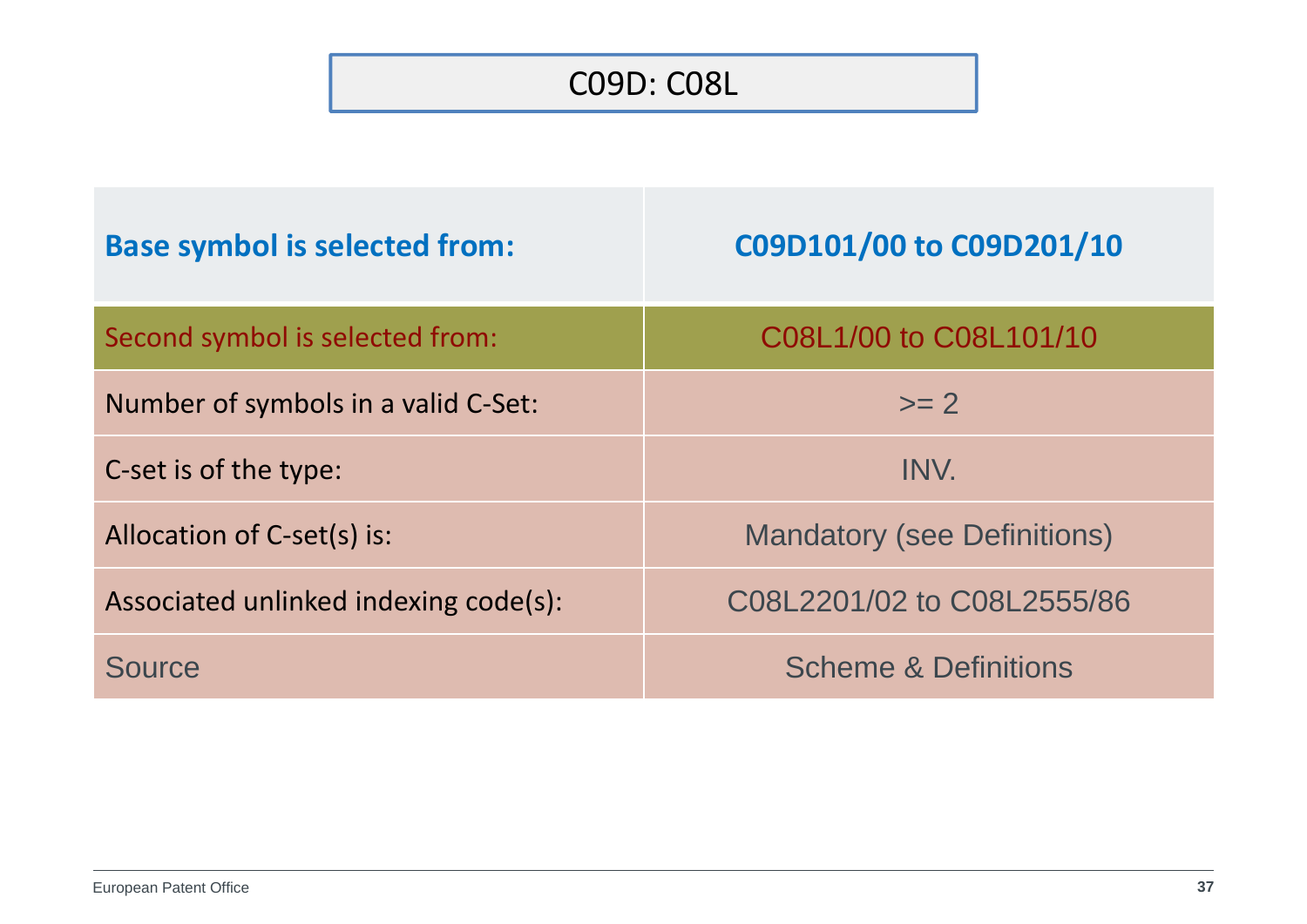#### C09D: C08L & C08K

| <b>Base symbol is selected from:</b>                                                 | C09D101/00 to C09D201/10                                  |
|--------------------------------------------------------------------------------------|-----------------------------------------------------------|
| Symbol(s) for the polymer(s) in minority<br>in the composition is/are selected from: | C08L1/00 to C08L101/10                                    |
| further symbol(s) is/are selected from:                                              | C08K3/00 to C08K13/08                                     |
| Number of symbols in a valid C-Set:                                                  | $>= 3$                                                    |
| C-set is of the type:                                                                | INV.                                                      |
| Allocation of C-set(s) is:                                                           | <b>Mandatory (see Definitions)</b>                        |
| Associated unlinked indexing code(s):                                                | C08K2201/01 to C08K2201/019<br>C08L2201/02 to C08L2555/86 |
| <b>Source</b>                                                                        | <b>Definitions</b>                                        |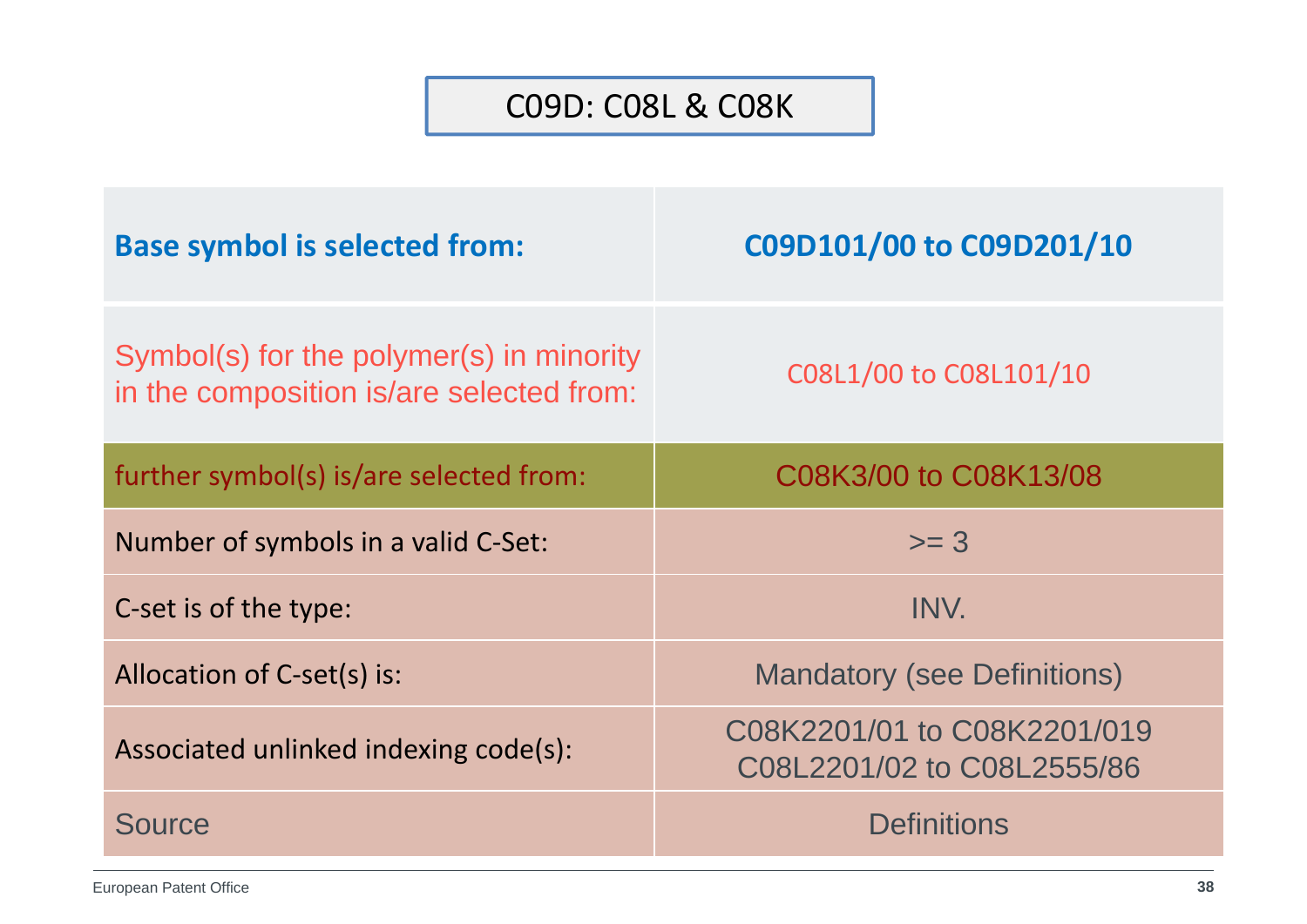### C09D4/00: C08F or C08G

| <b>Base symbol is selected from:</b>  | C09D4/00                                                                      |
|---------------------------------------|-------------------------------------------------------------------------------|
| Second symbol is selected from:       | C08F210/00 to C08F246/00<br>C08G77/00 to C08G77/04,<br>C08G77/20 to C08G77/30 |
| Number of symbols in a valid C-Set:   | $\overline{2}$                                                                |
| C-set is of the type:                 | INV.                                                                          |
| Allocation of C-set(s) is:            | Recommended                                                                   |
| Associated unlinked indexing code(s): | none                                                                          |
| Source                                | <b>Scheme</b>                                                                 |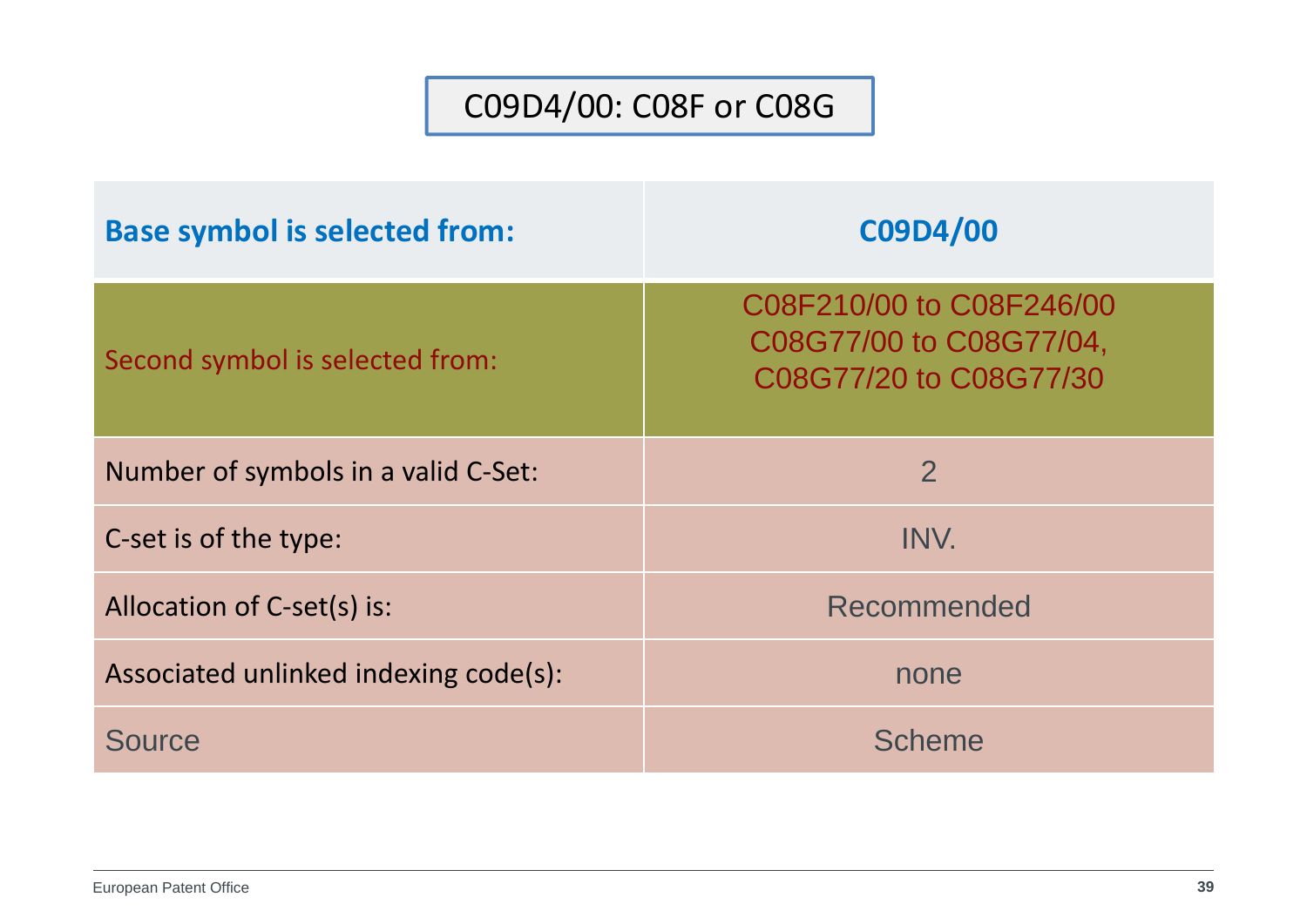### C09D4/06: C08F or C08G

| <b>Base symbol is selected from:</b>  | C09D4/06                                                                                                                      |
|---------------------------------------|-------------------------------------------------------------------------------------------------------------------------------|
| Second symbol is selected from:       | C08F251/00 to C08F289/00,<br>C08F290/00 to C08F290/048,<br>C08F290/08 to C08F290/128,<br>C08F291/00 and sub-notations thereof |
| Number of symbols in a valid C-Set:   | $\overline{2}$                                                                                                                |
| C-set is of the type:                 | INV.                                                                                                                          |
| Allocation of C-set(s) is:            | Recommended                                                                                                                   |
| Associated unlinked indexing code(s): | none                                                                                                                          |
| Source                                | Scheme                                                                                                                        |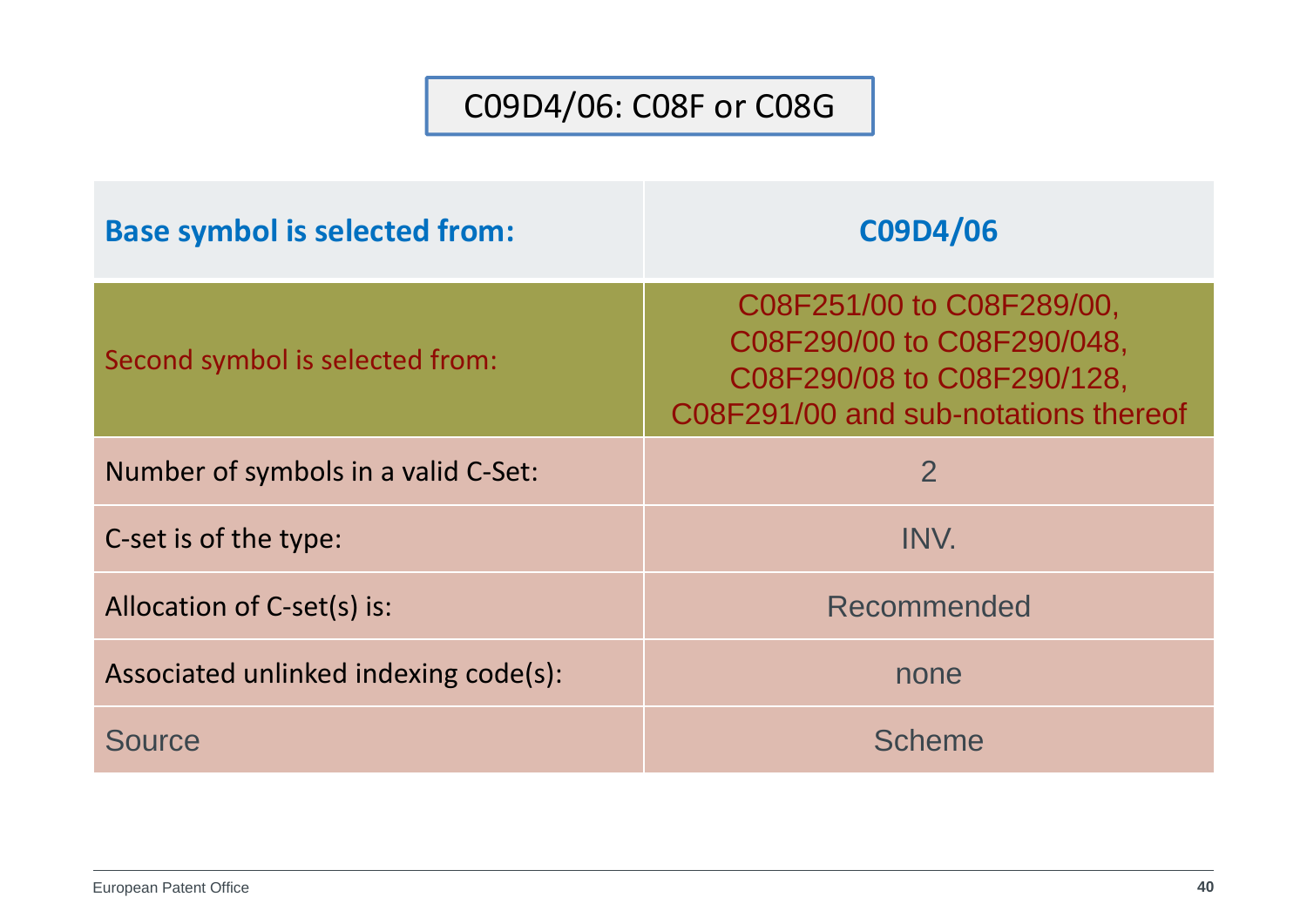

## **Structure type and use**

| C <sub>09</sub> J | ADHESIVES; NON-MECHANICAL ASPECTS OF ADHESIVE PROCESSES IN     |
|-------------------|----------------------------------------------------------------|
|                   | GENERAL; ADHESIVE PROCESSES NOT PROVIDED FOR ELSEWHERE; USE OF |
|                   | <b>MATERIALS AS ADHESIVES</b>                                  |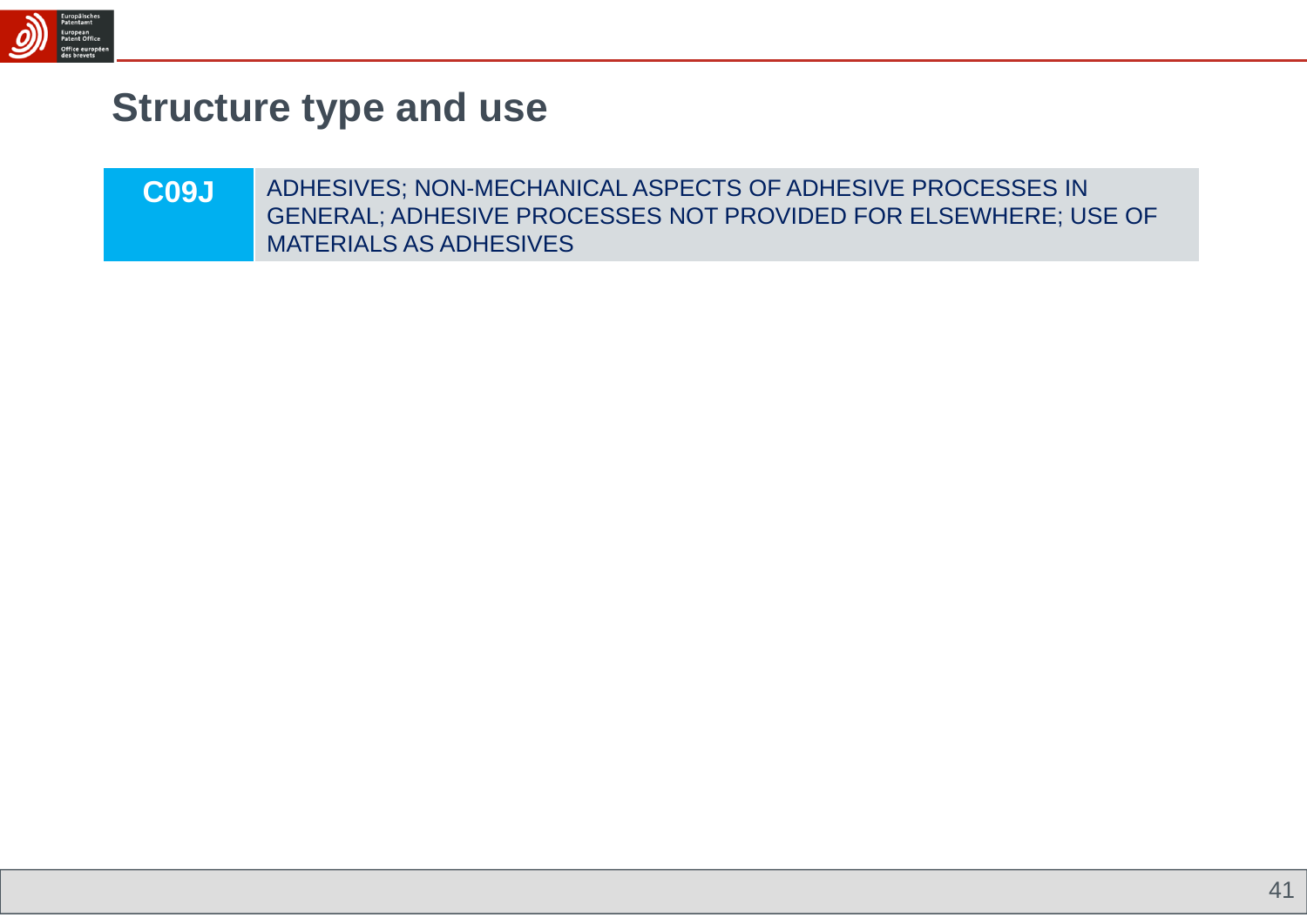### C09J: C08L

| <b>Base symbol is selected from:</b>  | C09J101/00 to C09J201/10           |
|---------------------------------------|------------------------------------|
| Second symbol is selected from:       | C08L1/00 to C08L101/10             |
| Number of symbols in a valid C-Set:   | $\mathsf{>=}2$                     |
| C-set is of the type:                 | INV.                               |
| Allocation of C-set(s) is:            | <b>Mandatory (see Definitions)</b> |
| Associated unlinked indexing code(s): | C08L2201/02 to C08L2555/86         |
| Source                                | <b>Scheme &amp; Definitions</b>    |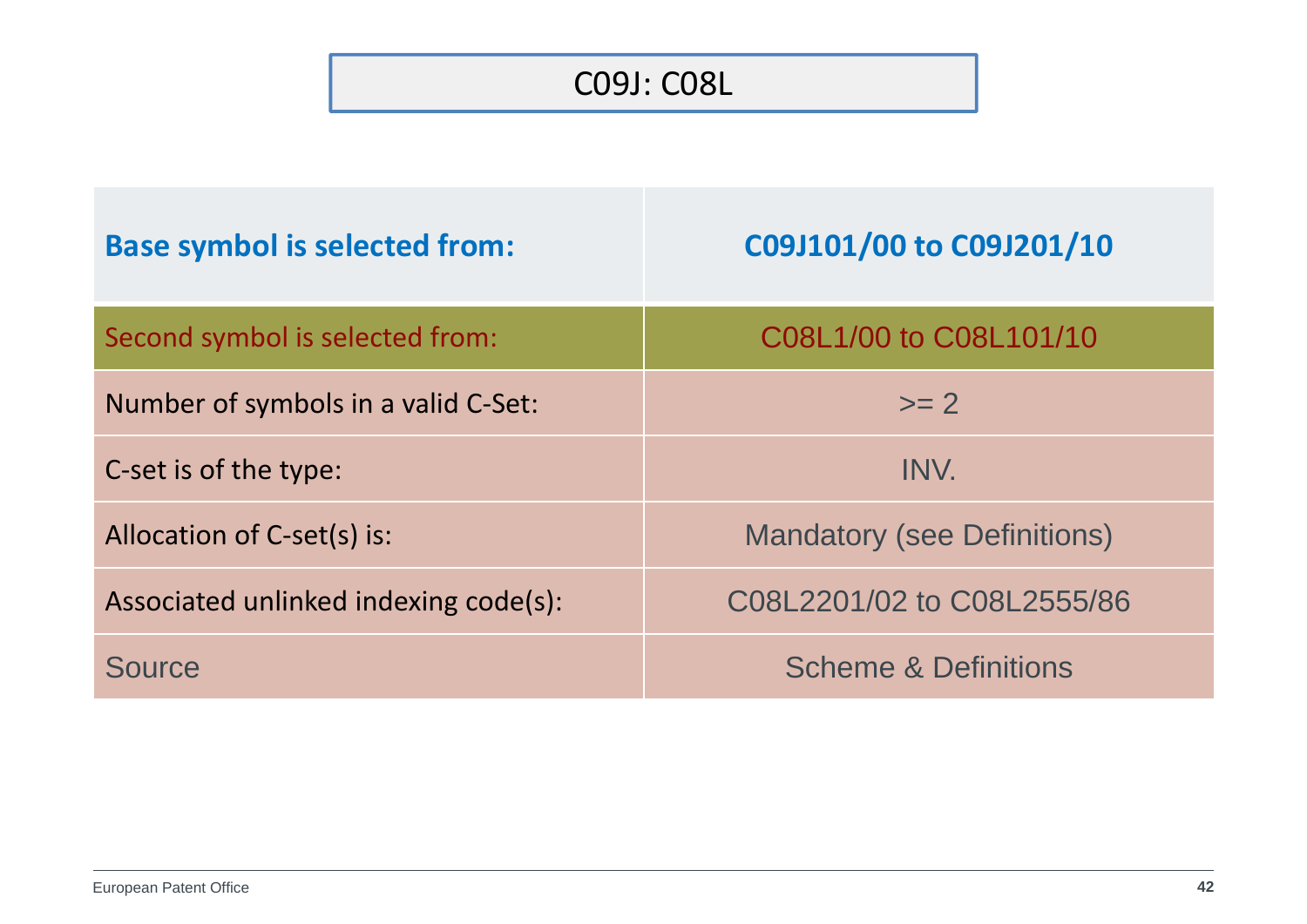#### C09J: C08L & C08K

| <b>Base symbol is selected from:</b>                                                 | C09J101/00 to C09J201/10                                  |
|--------------------------------------------------------------------------------------|-----------------------------------------------------------|
| Symbol(s) for the polymer(s) in minority<br>in the composition is/are selected from: | C08L1/00 to C08L101/10                                    |
| further symbol(s) is/are selected from:                                              | C08K3/00 to C08K13/08                                     |
| Number of symbols in a valid C-Set:                                                  | $>= 3$                                                    |
| C-set is of the type:                                                                | INV.                                                      |
| Allocation of C-set(s) is:                                                           | <b>Mandatory (see Definitions)</b>                        |
| Associated unlinked indexing code(s):                                                | C08K2201/01 to C08K2201/019<br>C08L2201/02 to C08L2555/86 |
| <b>Source</b>                                                                        | <b>Definitions</b>                                        |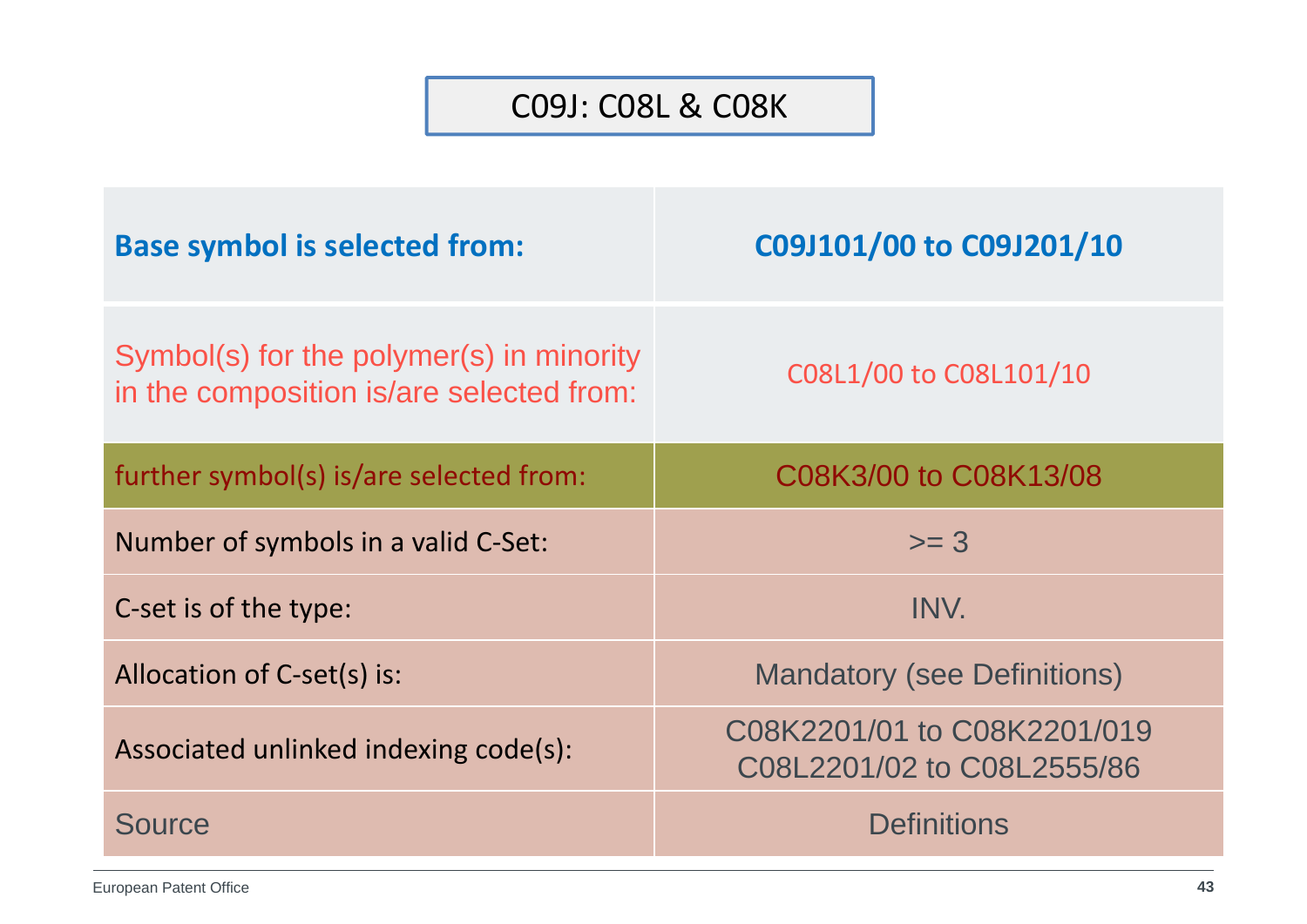### C09J4/00: C08F or C08G

| <b>Base symbol is selected from:</b>  | C09J4/00                                                                      |
|---------------------------------------|-------------------------------------------------------------------------------|
| Second symbol is selected from:       | C08F210/00 to C08F246/00<br>C08G77/00 to C08G77/04,<br>C08G77/20 to C08G77/30 |
| Number of symbols in a valid C-Set:   | $\overline{2}$                                                                |
| C-set is of the type:                 | INV.                                                                          |
| Allocation of C-set(s) is:            | Recommended                                                                   |
| Associated unlinked indexing code(s): | none                                                                          |
| Source                                | <b>Scheme</b>                                                                 |